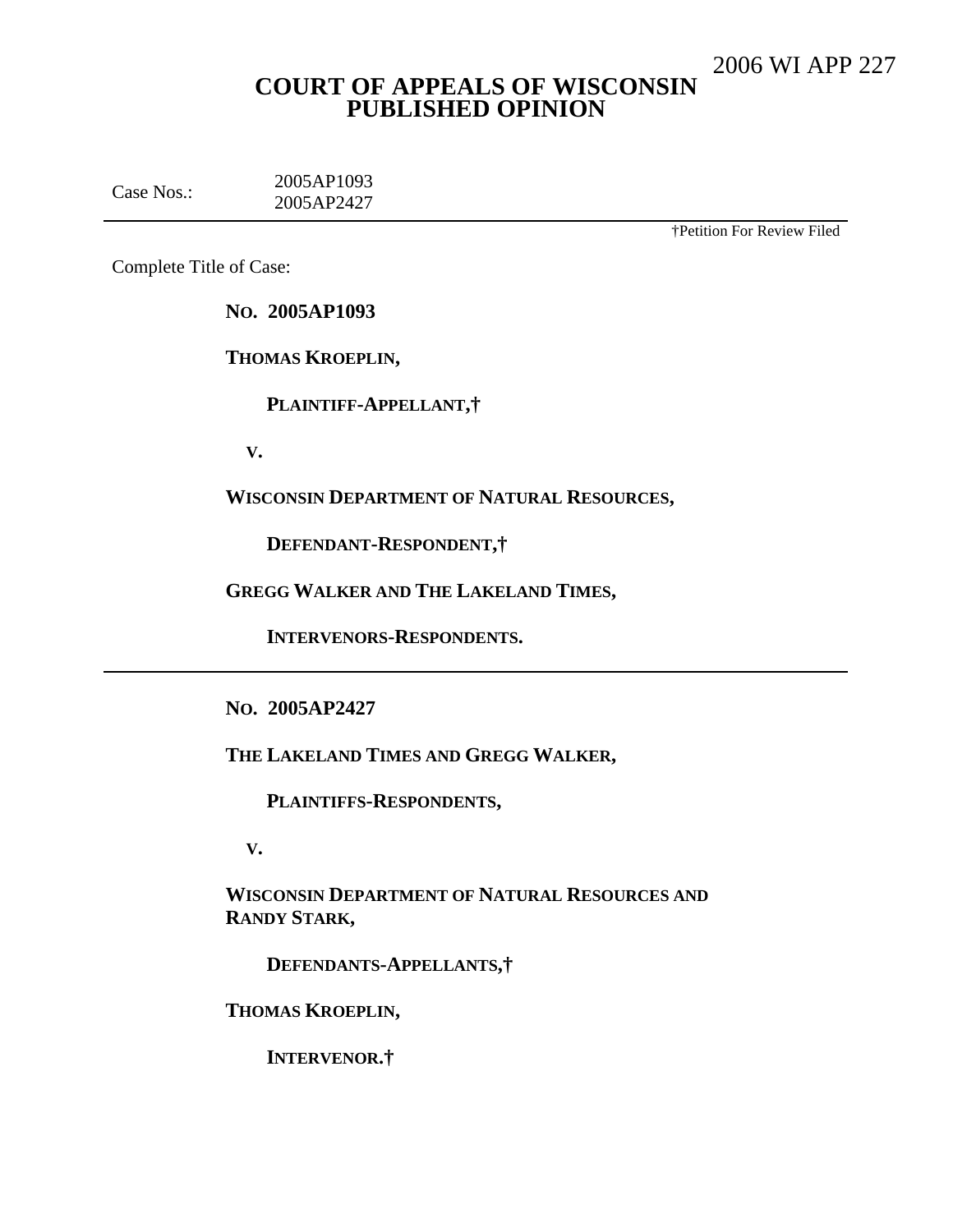| <b>Opinion Filed:</b>           | October 12, 2006                                                        |
|---------------------------------|-------------------------------------------------------------------------|
|                                 |                                                                         |
| Oral Argument:                  | April 19, 2006                                                          |
|                                 |                                                                         |
| <b>JUDGES:</b>                  | Vergeront, Deininger and Higginbotham, JJ.                              |
| Concurred:                      |                                                                         |
| Dissented:                      |                                                                         |
|                                 |                                                                         |
| Appellant                       |                                                                         |
| <b>ATTORNEYS:</b>               | On behalf of the plaintiff-appellant Thomas Kroeplin, the cause was     |
|                                 | submitted on the briefs of and oral argument by Kurt C. Kobelt of       |
|                                 | Lawton & Cates of Madison.                                              |
|                                 |                                                                         |
|                                 | On behalf of the defendants-appellants Wisconsin Department of Natural  |
|                                 | Resources and Randy Stark, the cause was submitted on the briefs of     |
|                                 | Maureen M. Flanagan, assistant attorney general, and Peggy A.           |
|                                 | Lautenschlager, attorney general. There was oral argument by Maureen    |
|                                 | M. Flanagan.                                                            |
|                                 |                                                                         |
| Respondent<br><b>ATTORNEYS:</b> |                                                                         |
|                                 | On behalf of the defendant-respondent Wisconsin Department of Natural   |
|                                 | Resources, the cause was submitted on the brief of Maureen M.           |
|                                 | Flanagan, assistant attorney general, and Peggy A. Lautenschlager,      |
|                                 | attorney general. There was oral argument by Maureen M. Flanagan.       |
|                                 | On behalf of the plaintiffs-respondents and intervenors-respondents The |
|                                 |                                                                         |
|                                 | Lakeland Times and Gregg Walker, the cause was submitted on the briefs  |
|                                 | of Robert J. Dreps and Jennifer L. Peterson of LaFollette Godfrey &     |
|                                 | Kahn of Madison. There was oral argument by Robert J. Dreps.            |
|                                 | An amicus brief was filed by Kurt C. Kobelt of Lawton & Cates,          |
|                                 | Madison, for Thomas Kroeplin.                                           |
|                                 |                                                                         |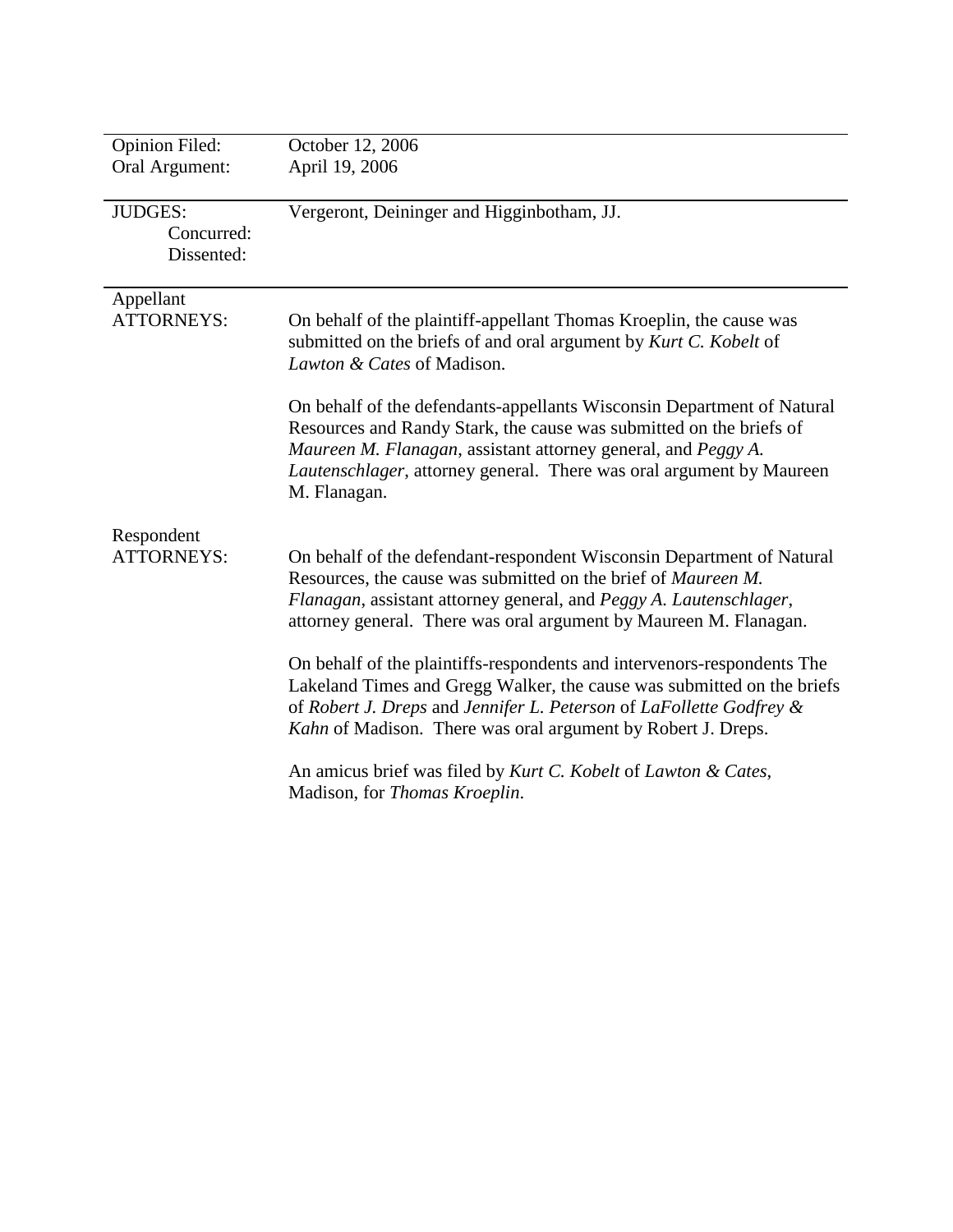# **2006 WI App 227**

# **COURT OF APPEALS DECISION DATED AND FILED**

## **October 12, 2006**

**Cornelia G. Clark Clerk of Court of Appeals**

#### **NOTICE**

**This opinion is subject to further editing. If published, the official version will appear in the bound volume of the Official Reports.**

**A party may file with the Supreme Court a petition to review an adverse decision by the Court of Appeals.** *See* **WIS. STAT. § 808.10 and RULE 809.62.**

# **Appeal Nos. 2005AP1093 2005AP2427 STATE OF WISCONSIN IN COURT OF APPEALS**

**Cir. Ct. Nos. 2005CV660 2005CV1891**

**NO. 2005AP1093**

**THOMAS KROEPLIN,**

**PLAINTIFF-APPELLANT,**

**V.**

**WISCONSIN DEPARTMENT OF NATURAL RESOURCES,**

**DEFENDANT-RESPONDENT,**

**GREGG WALKER AND THE LAKELAND TIMES,**

**INTERVENORS-RESPONDENTS.**

**NO. 2005AP2427**

**THE LAKELAND TIMES AND GREGG WALKER,**

**PLAINTIFFS-RESPONDENTS,**

**V.**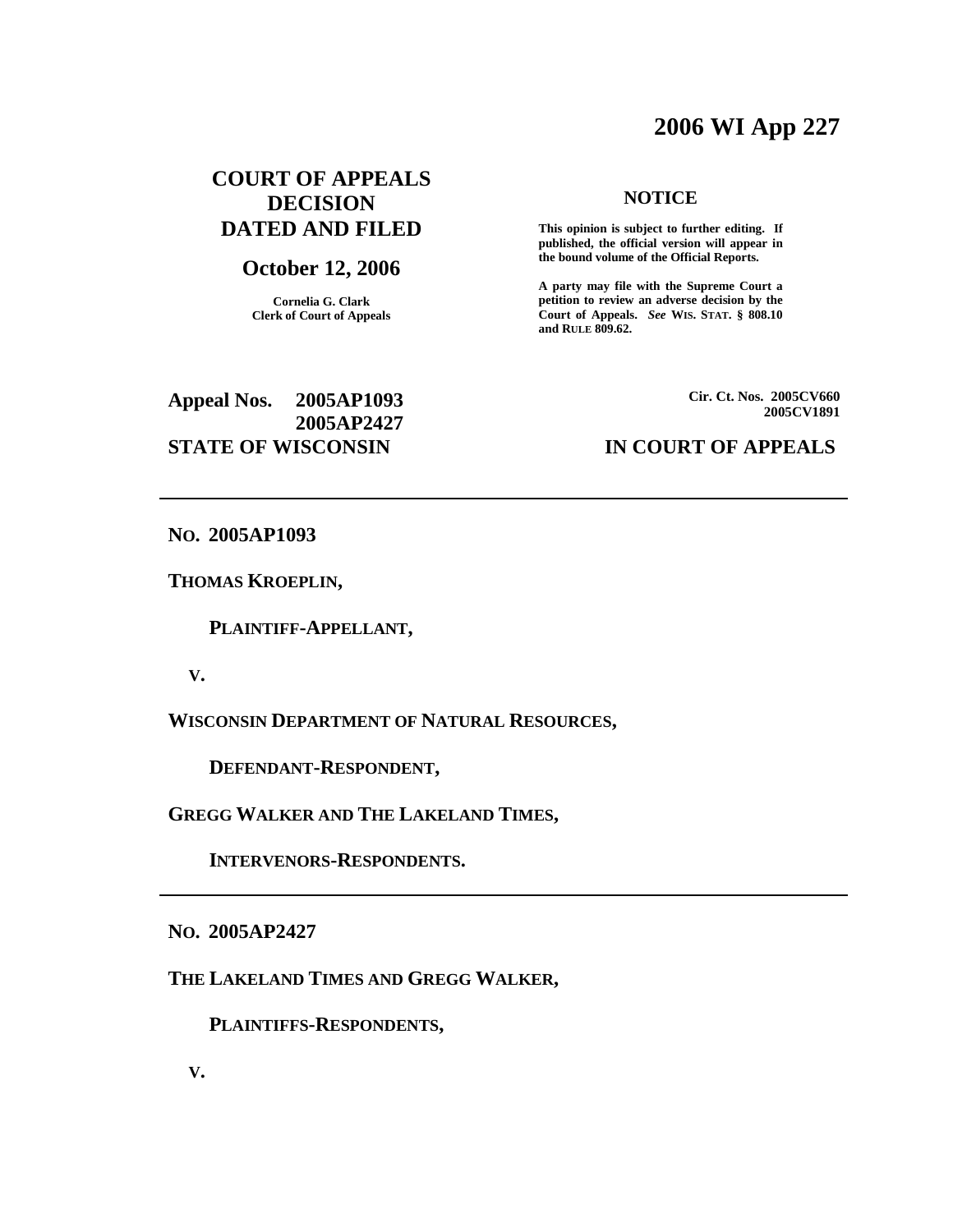# **WISCONSIN DEPARTMENT OF NATURAL RESOURCES AND RANDY STARK,**

**DEFENDANTS-APPELLANTS, THOMAS KROEPLIN,**

**INTERVENOR.**

APPEAL from judgments and orders of the circuit court for Dane County: RICHARD G. NIESS, Judge. *Affirmed*.

Before Vergeront, Deininger and Higginbotham, JJ.

¶1 HIGGINBOTHAM, J. This is a consolidation of two appeals arising from the same request by a newspaper, pursuant to Wisconsin's open records law, WIS. STAT.  $\S$ § 19.31-19.39 (2003-04),<sup>1</sup> for documents related to the misconduct investigation and subsequent disciplinary actions taken against a law enforcement officer. Department of Natural Resources (DNR) Conservation Warden Thomas Kroeplin is the subject of the requested documents and is the appellant in *Kroeplin v. DNR*, No. 2005AP1093. He appeals the circuit court's order and judgment denying his request for an injunction preventing release of the records by the DNR to The Lakeland Times. The DNR is the custodian of Kroeplin's misconduct investigation and disciplinary records and is the appellant in the second case, *The Lakeland Times v. DNR*, No. 2005AP2427, along with Kroeplin's supervisor, DNR Chief Warden Stark. The DNR and Stark

 $1$  All references to the Wisconsin Statutes are to the 2003-04 version unless otherwise noted.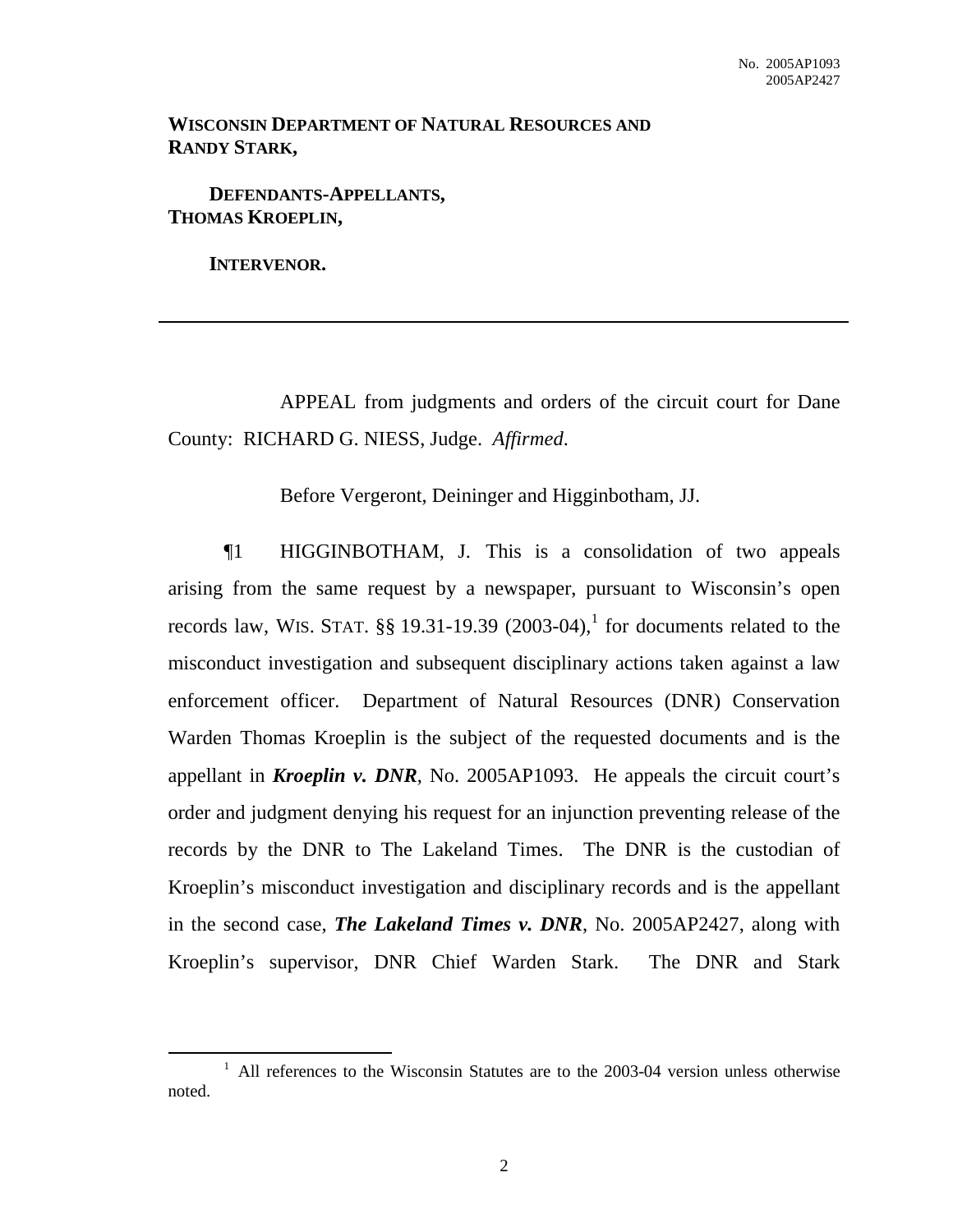(collectively, "the DNR") appeal the court's grant of a writ of mandamus to The Lakeland Times requiring full disclosure of the requested records.

 $\P2$  Kroeplin argues that WIS. STAT. § 19.36(10)(d) exempts all records from public disclosure relating to the investigation of his violation of DNR work rules and of the subsequent disciplinary action taken. The DNR argues that § 19.36(10)(d) exempts only certain parts of those records, which it redacted. Subsection (10)(d) creates an exemption from disclosure for "information used in staff management planning." In the alternative, the DNR and Kroeplin both argue that the public interest favoring nondisclosure outweighs the public interest favoring disclosure. We conclude that the Kroeplin records do not fall within the § 19.36(10)(d) exception and that the public interest in disclosing the Kroeplin misconduct investigation and disciplinary records as requested by The Lakeland Times outweighs the public's interest in nondisclosure. We therefore affirm.

# **BACKGROUND**

¶3 The material facts are not in dispute. On September 20, 2004, DNR conservation warden Thomas Kroeplin requested a license plate check from a City of Minocqua police dispatcher. Kroeplin's request came to the attention of a local newspaper, The Lakeland Times, which had obtained a copy of the transcript of Kroeplin's call to the dispatcher. The Lakeland Times subsequently questioned the legality of Kroeplin's license plate check request in a series of articles. The articles noted the suspicious nature of Kroeplin's request resulting from the timing of the request—six minutes after his nephew had tried to obtain the same information from the dispatcher about the same car—in conjunction with the fact that the car belonged to a friend of the victim in a drug-planting case in which Kroeplin's nephew was arrested.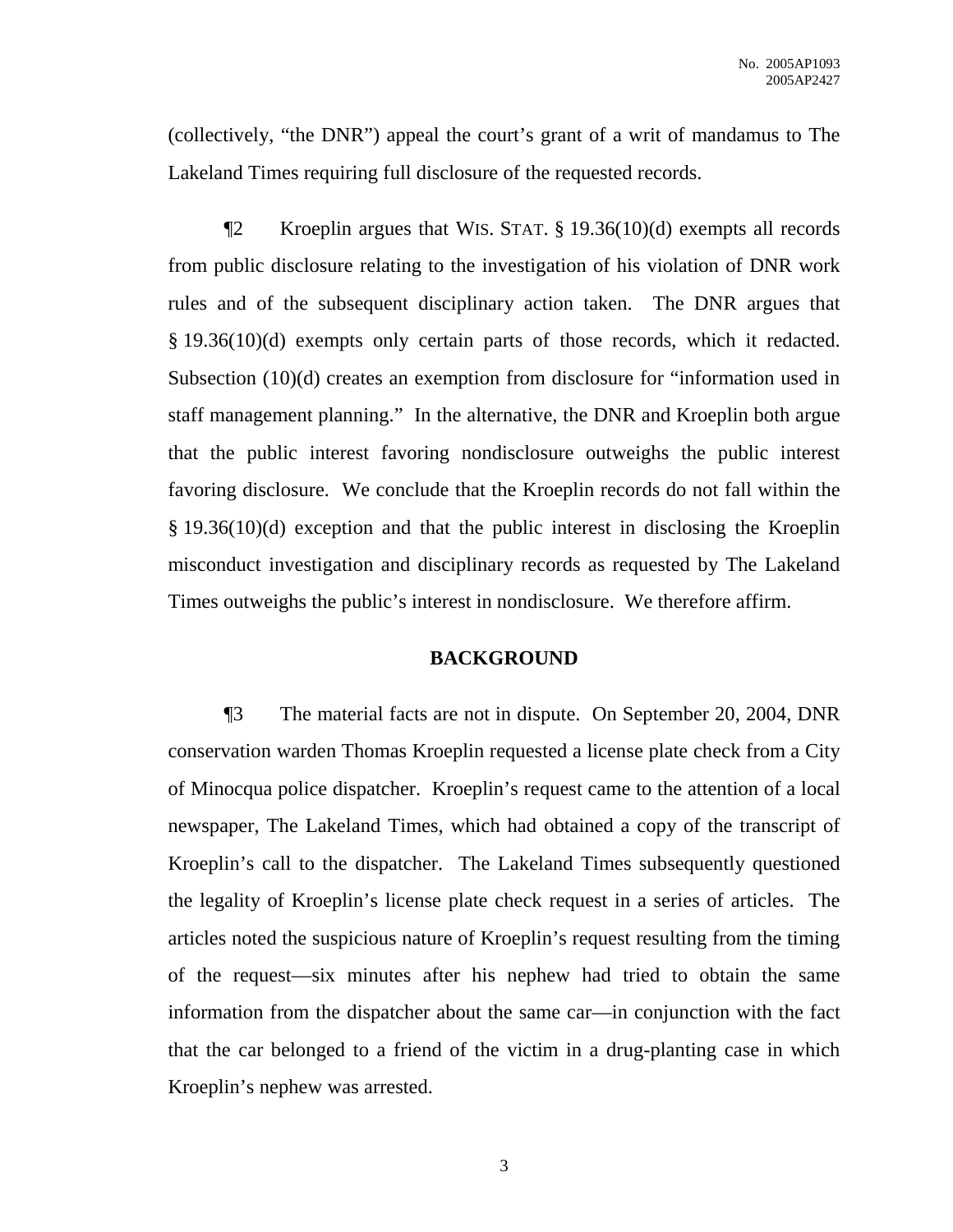¶4 Between December 2004 and January 2005, the DNR conducted an investigation into whether Kroeplin's September 20, 2004 request constituted misconduct in violation of DNR work rules. As a result of the investigation, DNR Conservation Warden Supervisor Thomas Wrasse wrote an interdepartmental disciplinary memorandum and sent Kroeplin a disciplinary letter on January 31, 2005.

¶5 On February 3, 2005, Gregg Walker, General Manager of The Lakeland Times, filed an open records request for "all public documents related to" the license plate check request, specifying that such documents should include "the agency's conclusions and findings—as well as supporting documents reached in an investigation of that incident."

**¶**6 Randy Stark, Director of the Bureau of Law Enforcement at the DNR, responded in a February 22, 2005 letter that the DNR would release portions of the disciplinary letter and disciplinary recommendation memo, but would not release the other information requested for various policy reasons. After citing several specific policy reasons for denying the request, which we describe in more detail in our analysis, the letter also informed Walker of his right to bring an action for mandamus pursuant to WIS. STAT. § 19.37(1) to compel disclosure of the remaining records. In response to the DNR's denial letter, The Lakeland Times and Gregg Walker (collectively, "The Lakeland Times") brought a mandamus action requesting disclosure of those documents.

¶7 In accordance with the notice requirements of Wisconsin's open records law, Stark also sent Kroeplin a letter notifying him that the DNR would be releasing portions of the disciplinary letter and memo regarding his misconduct investigation, and notifying him of his right to seek a restraining order under WIS.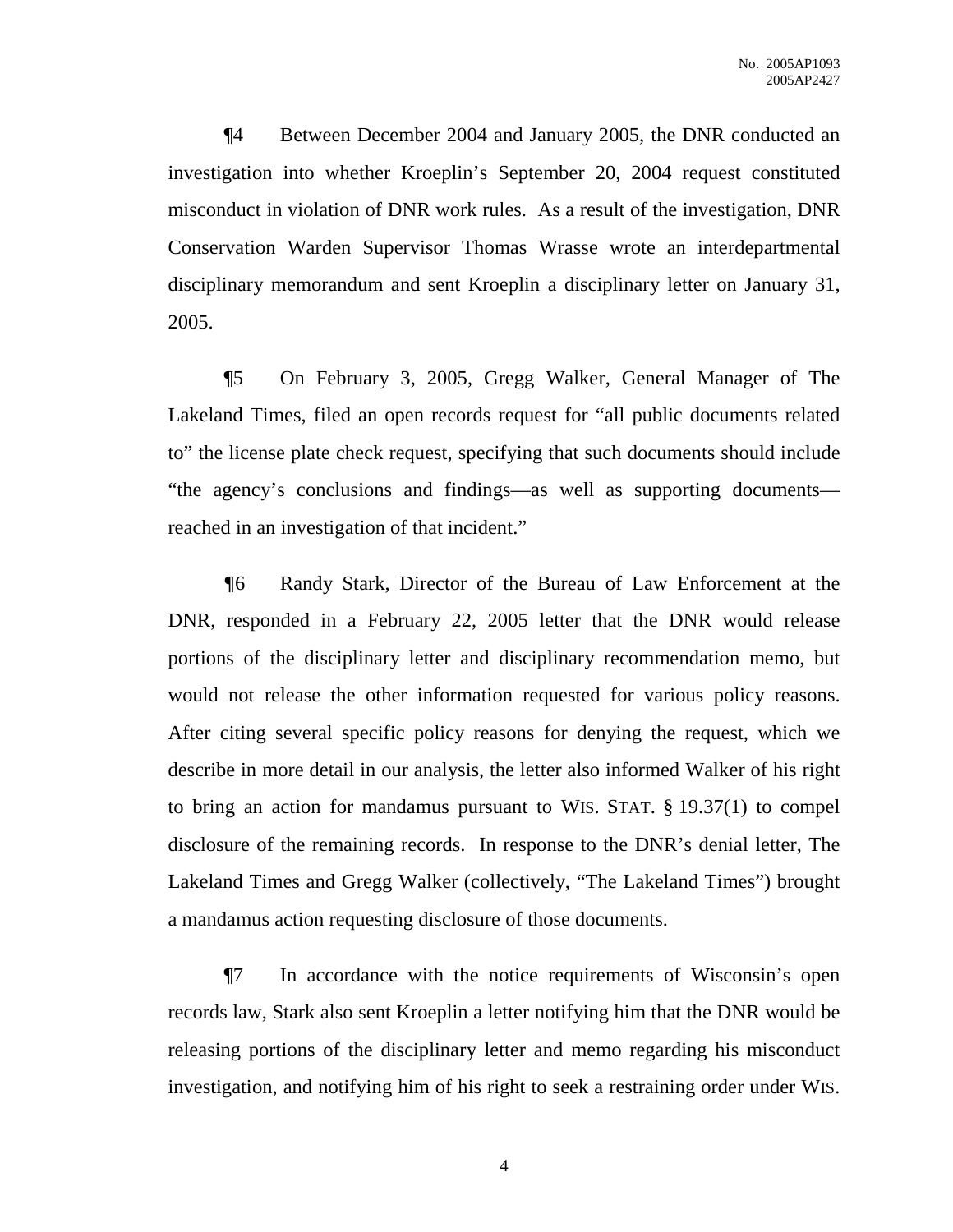STAT. § 19.356, preventing the DNR from disclosing the records. In response, Kroeplin filed a court action seeking to enjoin release of those records, alleging that the information was "highly personal and prejudicial if made public, and ... has the potential to cause serious harm to the privacy and reputational interests of [Kroeplin]."

¶8 The DNR submitted an affidavit in which Stark explained the reasons he provided in his denial letter. After considering all submissions and oral argument, the circuit court ruled that neither the WIS. STAT.  $\S$  19.36(10)(d) exception to Wisconsin's open records law nor the public policy reasons asserted by the DNR in its denial letter justified the DNR's failure to fully comply with the newspaper's open records request. The court consequently denied Kroeplin's request for an injunction and issued a writ of mandamus ordering the release of all documents related to the investigation of Kroeplin's license plate check request and subsequent disciplinary measures taken. The court stayed enforcement of the judgment pending appeal in the two companion cases.

¶9 The circuit court reaffirmed its decision upon reconsideration after the Wisconsin Supreme Court decided *Hempel v. City of Baraboo*, 2005 WI 120, 284 Wis. 2d 162, 699 N.W.2d 551. Kroeplin and the DNR each appealed the court's decision; their appeals have been consolidated.

### **DISCUSSION**

### *I. Statutory Interpretation*

 $\P$ 10 The first issue we must resolve is whether WIS. STAT. § 19.36(10)(d) exempts from disclosure the investigation and disciplinary records The Lakeland Times requested. The resolution of this case turns on our interpretation and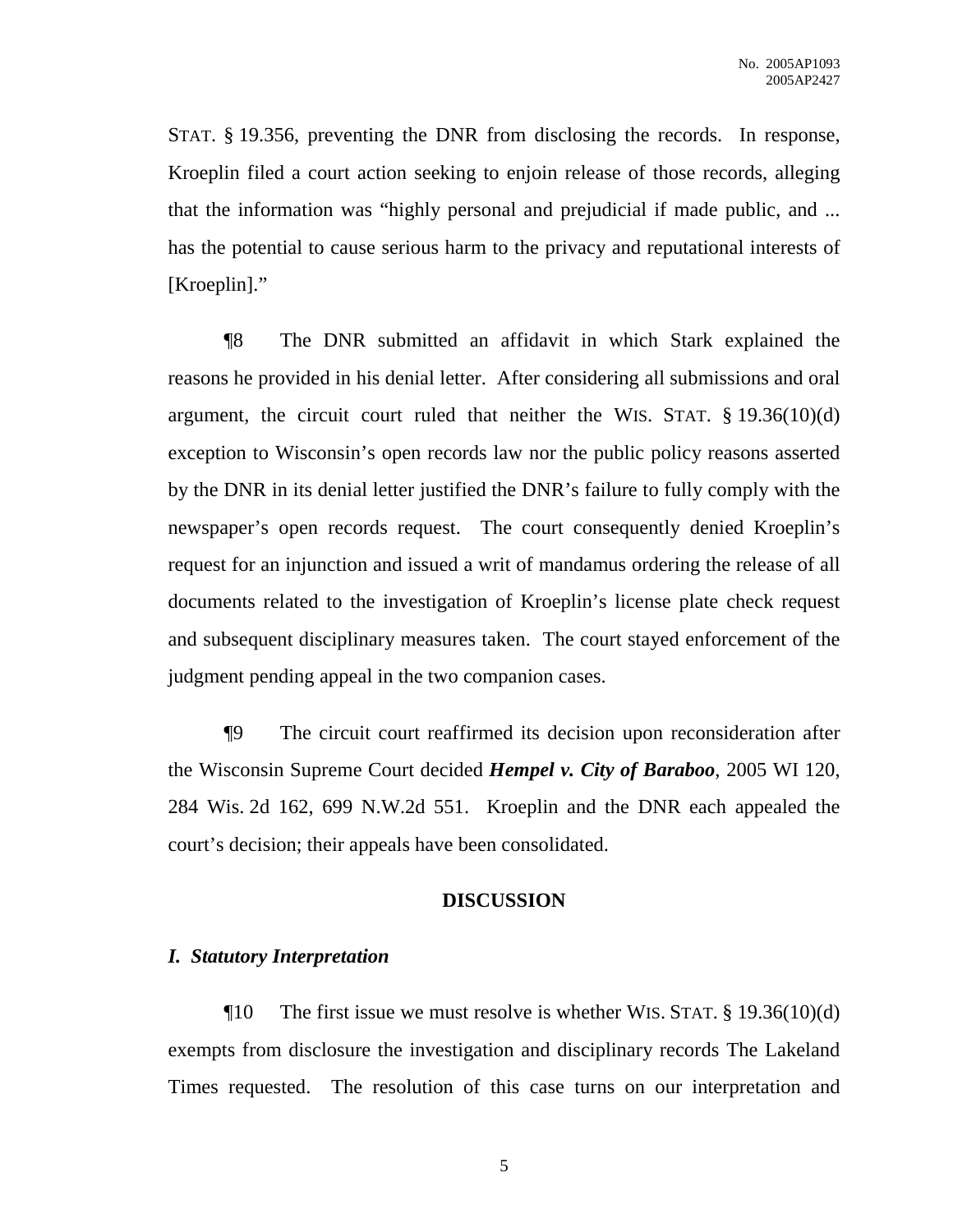application of  $\S 19.36(10)(b)$  and (d) and other relevant statutes. We review questions of statutory interpretation de novo. *State v. Stenklyft*, 2005 WI 71, ¶7, 281 Wis. 2d 484, 697 N.W.2d 769.

¶11 Statutory interpretation begins with the statute's text; we give the text its common, ordinary, and accepted meaning, except that we give technical or specially defined words their technical or special definitions. *State ex rel. Kalal v. Circuit Court for Dane County*, 2004 WI 58, ¶45, 271 Wis. 2d 633, 681 N.W.2d 110. We interpret statutory language in the context within which it is used, "not in isolation but as part of a whole; in relation to the language of surrounding or closely-related statutes; and reasonably, to avoid absurd or unreasonable results." *Id.*, [46. In construing a statute we are to give deference to the policy choices made by the legislature in enacting the law. *Id.*, ¶44. We also consider the scope, context and structure of the statute itself. *Id.*, ¶¶46, 48. If this process of analysis yields a plain meaning, then there is no ambiguity and we apply that plain meaning. *Id.*, ¶46. If, however, a statute is ambiguous, we may consider certain extrinsic sources, typically the legislative history, to ascertain its meaning. *Id.*, ¶¶46, 48, 50-51. "A statute is ambiguous if it is capable of being understood by reasonably well-informed persons in two or more senses." *Id.*, ¶47.

¶12 We begin our discussion recognizing the strong presumption of openness and liberal access to public records established by WIS. STAT. § 19.31, which describes the open records law's underlying policy of open access to records related to government officers and employees:

> In recognition of the fact that a representative government is dependent upon an informed electorate, it is declared to be the public policy of this state that all persons are entitled to the greatest possible information regarding the affairs of government and the official acts of those officers and employees who represent them. Further, providing persons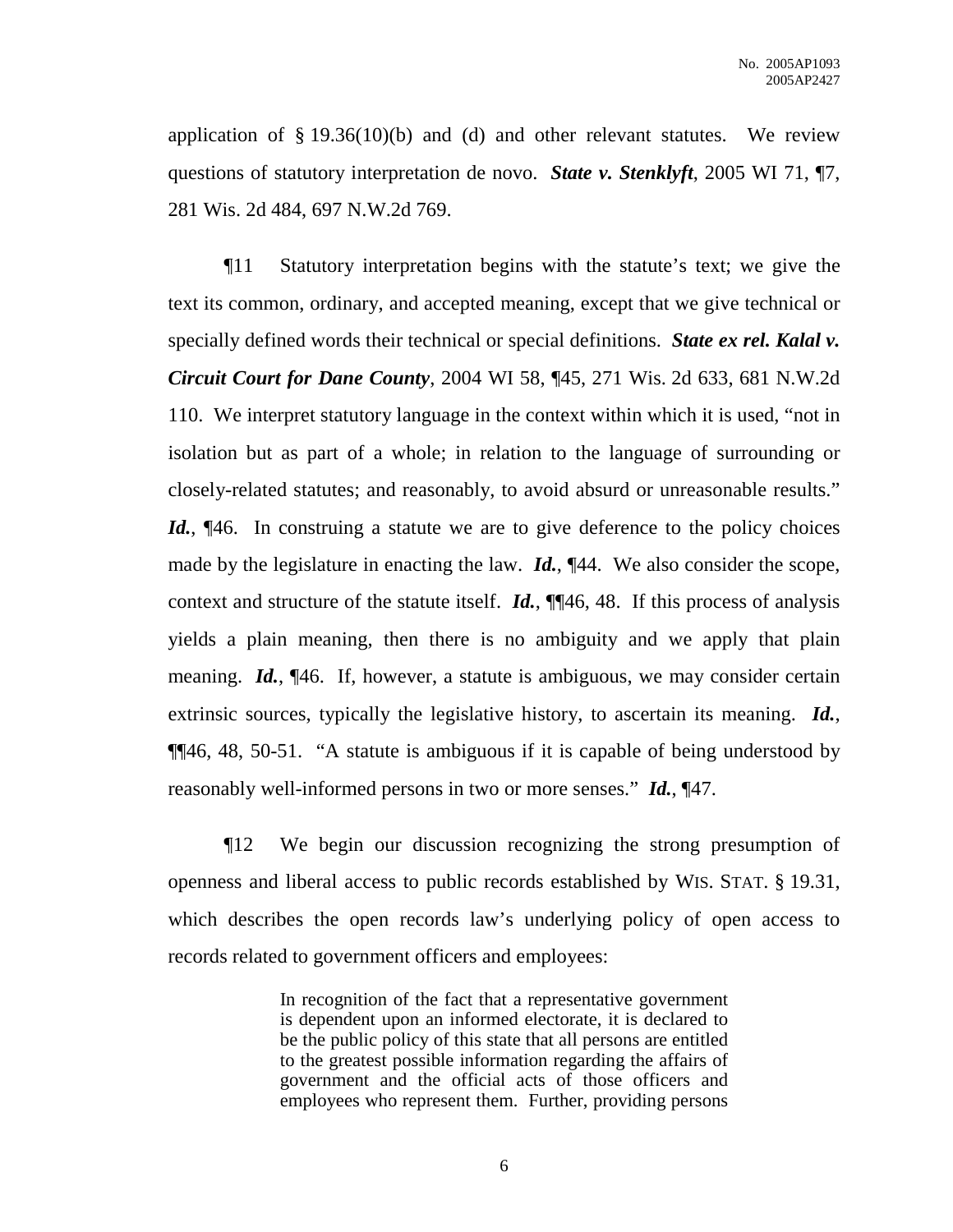with such information is declared to be an essential function of a representative government and an integral part of the routine duties of officers and employees whose responsibility it is to provide such information. To that end, ss. 19.32 to 19.37 shall be construed in every instance with a presumption of complete public access, consistent with the conduct of governmental business. The denial of public access generally is contrary to the public interest, and only in an exceptional case may access be denied.

The strong presumption favoring disclosure of public records "reflects the basic principle that the people must be informed about the workings of their government and that openness in government is essential to maintain the strength of our democratic society." *Linzmeyer v. Forcey*, 2002 WI 84, ¶15, 254 Wis. 2d 306, 646 N.W.2d 811. "Because the denial of public access is generally contrary to public interest, access may be denied only in exceptional cases." *Kailin v. Rainwater*, 226 Wis. 2d 134, 142, 593 N.W.2d 865 (Ct. App. 1999).

¶13 The strong presumption of public access may give way to statutory or specified common law exceptions, or if there is an overriding public interest in keeping the public record confidential. *Hathaway v. Joint Sch. Dist.*, 116 Wis. 2d 388, 397, 342 N.W.2d 682 (1984). The public has no absolute right to inspect documents. *Id*. at 396. However, exceptions to the open records law are to be narrowly construed; unless the exception is explicit and unequivocal, we will not hold it to be an exception. *Id*. at 397. Thus, prior to releasing a public record pursuant to an open records request, the records custodian, mindful of the strong legislative policy of public access to public records, must first determine whether a specific statutory or common law exception applies, preventing disclosure. *See Hempel*, 284 Wis. 2d 162, **[128, 83.** Once the records custodian determines that no specific exception prevents disclosure, then the custodian must determine "whether the strong presumption favoring access and disclosure is overcome by some even stronger public policy favoring limited access or nondisclosure." *Id.*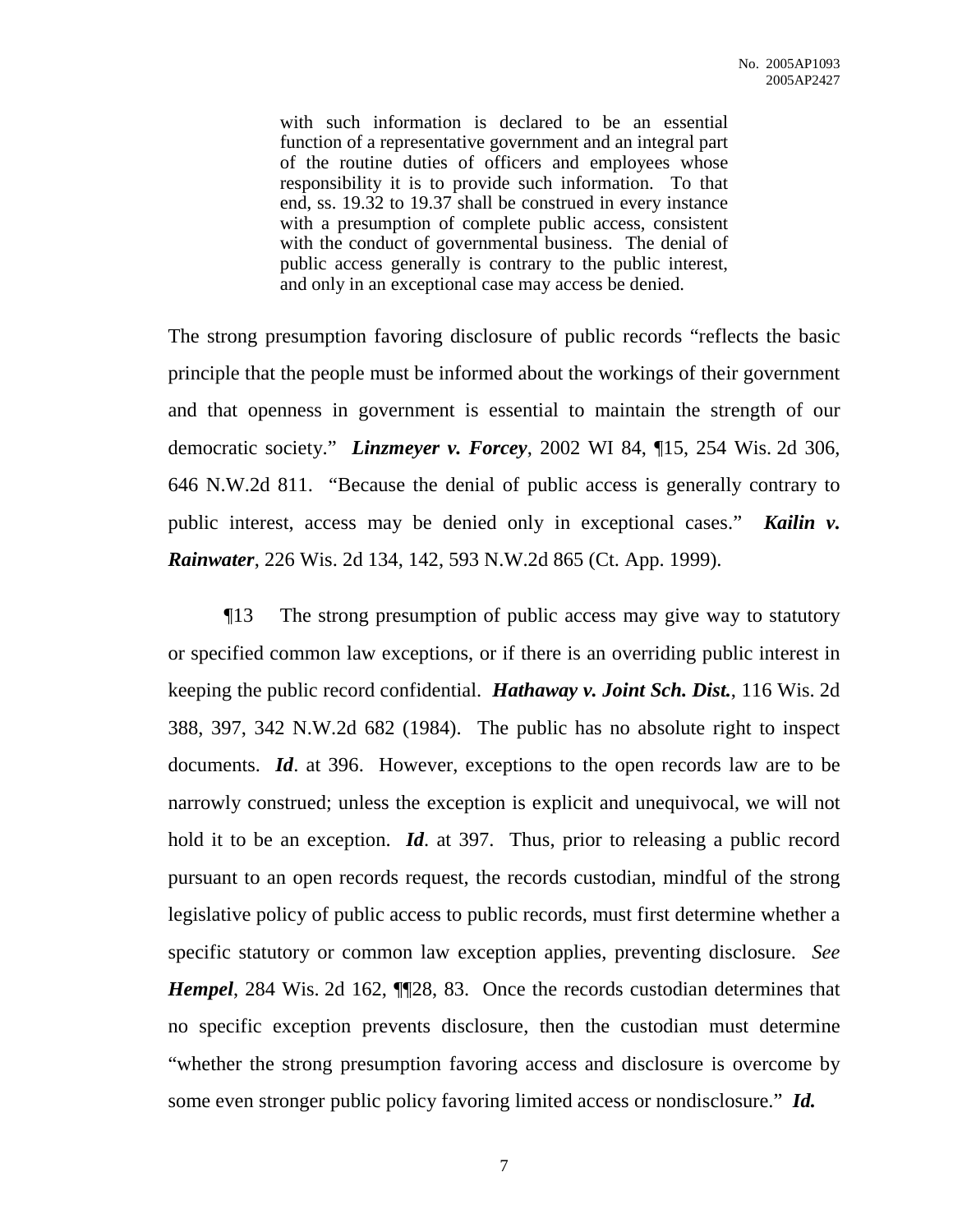# *A. WISCONSIN STAT. § 19.36(10)(d) is Ambiguous*

¶14 WISCONSIN STAT. § 19.36(10)(d) is an exception to Wisconsin's open records law relating to employee personnel records. The subsection exempts from public access

> [i]nformation relating to one or more specific employees that is used by an authority or by the employer of the employees for staff management planning, including performance evaluations, judgments, or recommendations concerning future salary adjustments or other wage treatments, management bonus plans, promotions, job assignments, letters of reference, or other comments or ratings relating to employees.

The parties offer competing interpretations of the statute as applied to Kroeplin's records.

¶15 Kroeplin argues that WIS. STAT. § 19.36(10)(d) applies to all records related to his misconduct investigation and subsequent discipline because "[i]t is obvious that a disciplinary record in an employee personnel file will be used by an employer when engaging in the kinds of activities listed in § 19.36(10)(d)." Kroeplin offers limitations on this broad construction of  $\S$  19.36(10)(d) by explaining that the only disciplinary records covered by § 19.36(10)(d) would be those that reflect actual discipline imposed, as opposed to records of investigations where an employee was exonerated and discipline was not ultimately imposed. Under his construction of § 19.36(10)(d), the latter documents may be disclosed, since those records will not be used by the employer for "staff management planning."

¶16 In what it calls a "narrow but reasonable" interpretation of WIS. STAT.  $§$  19.36(10)(d), the DNR argues that  $§$  19.36(10)(d) exempts from disclosure most, but not all, of the information contained in Kroeplin's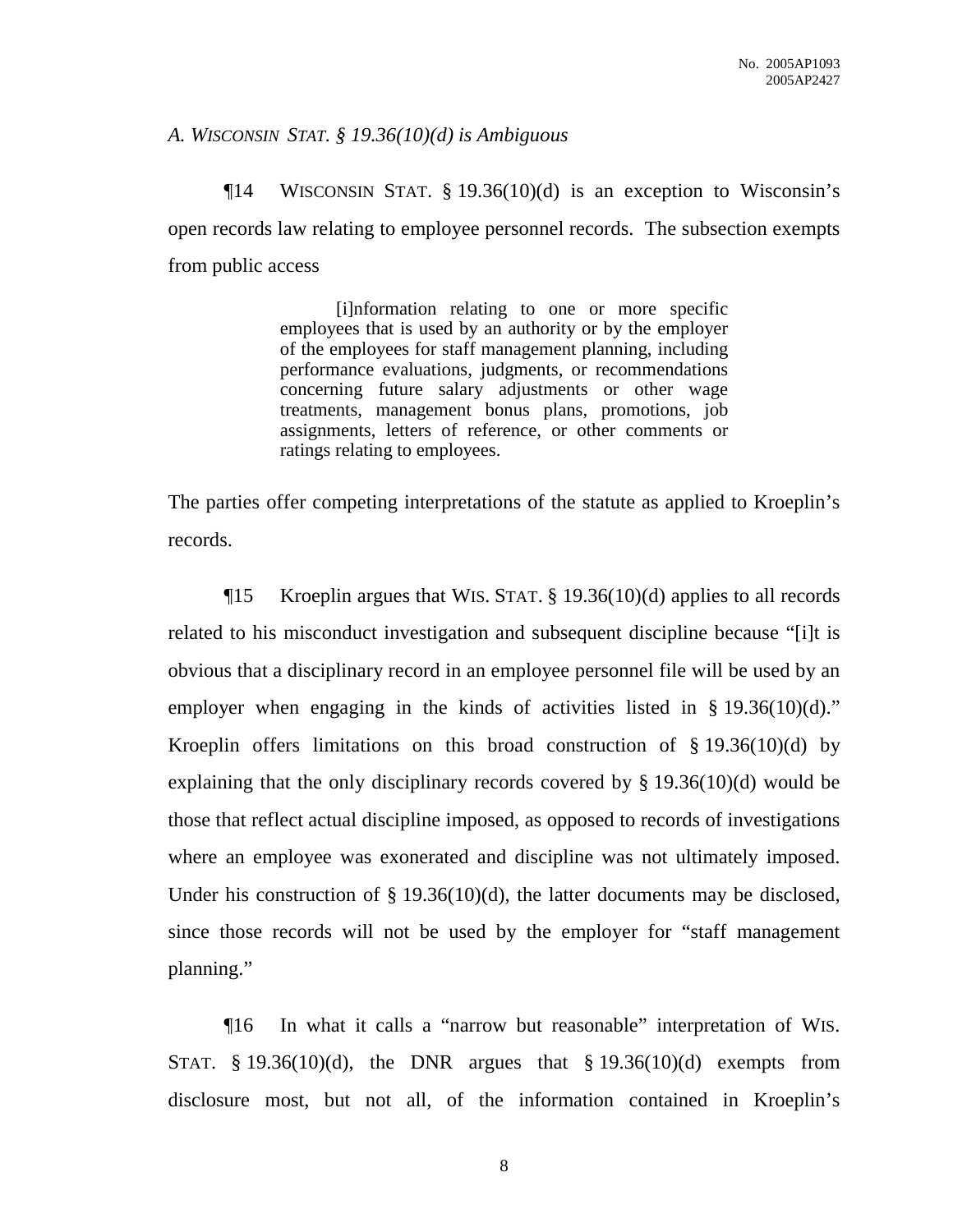investigation and disciplinary records. The key to the DNR's interpretation of the statute is its distinction between factual information, which the DNR argues may be disclosed under § 19.36(10)(d), and supervisory opinions, which it argues may not be disclosed. "[T]he focus of the exception," the DNR argues, "is evaluative information, including both evaluative statements themselves and related information that forms or will form the basis of an evaluation, recommendation or judgment used for purposes of staff management planning." Also, under the DNR's interpretation of the § 19.36(10)(d) exception as applied to disciplinary or misconduct records, "mere theoretical usage or simply the remote possibility of use would not be sufficient."

¶17 In a "plain language" interpretation of WIS. STAT. § 19.36(10)(d), The Lakeland Times argues that the statute does not apply to any of the records at issue in this case, emphasizing that the text of  $\S 19.36(10)(d)$  does not mention investigative or disciplinary records. The Lakeland Times contends that an interpretation of the statute that prevents disclosure of disciplinary and investigation records which might be used some day for "staff management planning" is overly broad, ignores the statute's history and context, violates statutory construction standards, and "allow[s] record custodians to deny any meaningful public oversight of the disciplinary process." The Lakeland Times further contends that the DNR's distinction between factual information and judgments is an "unworkable" and "artificial" distinction in conflict with plain statutory language.

 $\P$ 18 We conclude that WIS. STAT. § 19.36(10)(d) is ambiguous; each party's interpretation of the statute has reasonable aspects. On the one hand, the plain language of the § 19.36(10)(d) exception applies to information used for "staff management planning, including performance evaluations.…" Performance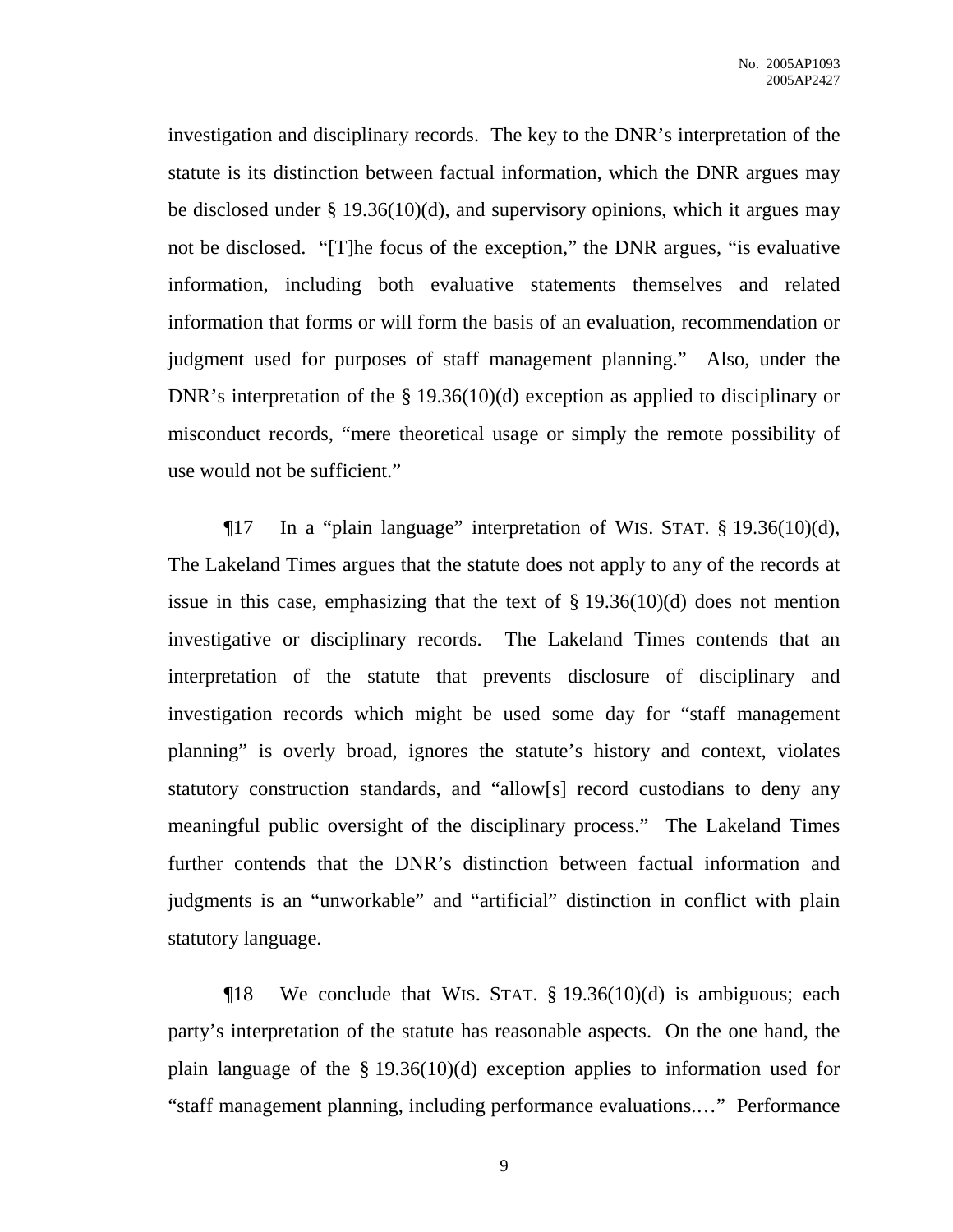evaluations, in turn, may make reference to information contained in records relating to disciplinary actions, in general, and disciplinary actions taken based on investigations of possible criminal activity or possible misconduct, in particular. Thus, it may be reasonable to read  $\S$  19.36(10)(d) as exempting from disclosure performance evaluations containing this information.

¶19 On the other hand, the phrase "staff management planning" suggests an ongoing planning process. In that context, it is reasonable to interpret WIS. STAT. § 19.36(10)(d) as referring to performance evaluations as some kind of ongoing or regular evaluation of job performance by management, which suggests, in turn, that it is the more routine and typical disciplinary action such as for tardiness or absenteeism which is subject to the absolute bar to disclosure under § 19.36(10)(d). In addition, the text of § 19.36(10)(d) fails to mention disciplinary or misconduct investigation records at all, leading to the possible conclusion that § 19.36(10)(d) does not except disciplinary and misconduct investigation records under any circumstance, as argued by The Lakeland Times. Therefore, given § 19.36(10)(d)'s unclear application to misconduct investigation and disciplinary records, the parties in this case have come to three different but plausible interpretations of the statute.

*B. WISCONSIN STAT. § 19.36(10)(d) Does Not Create A Blanket Exception for Disciplinary and Misconduct Investigation Records*

¶20 The parties' dispute centers on the meaning and application of the term "staff management planning" within the meaning of WIS. STAT. § 19.36(10)(d). Kroeplin argues that § 19.36(10)(d) serves as a blanket exclusion of all his misconduct investigation and disciplinary records. More specifically, Kroeplin reasons that because performance evaluations are expressly excepted from disclosure under  $\S 19.36(10)(d)$  as one among other types of documents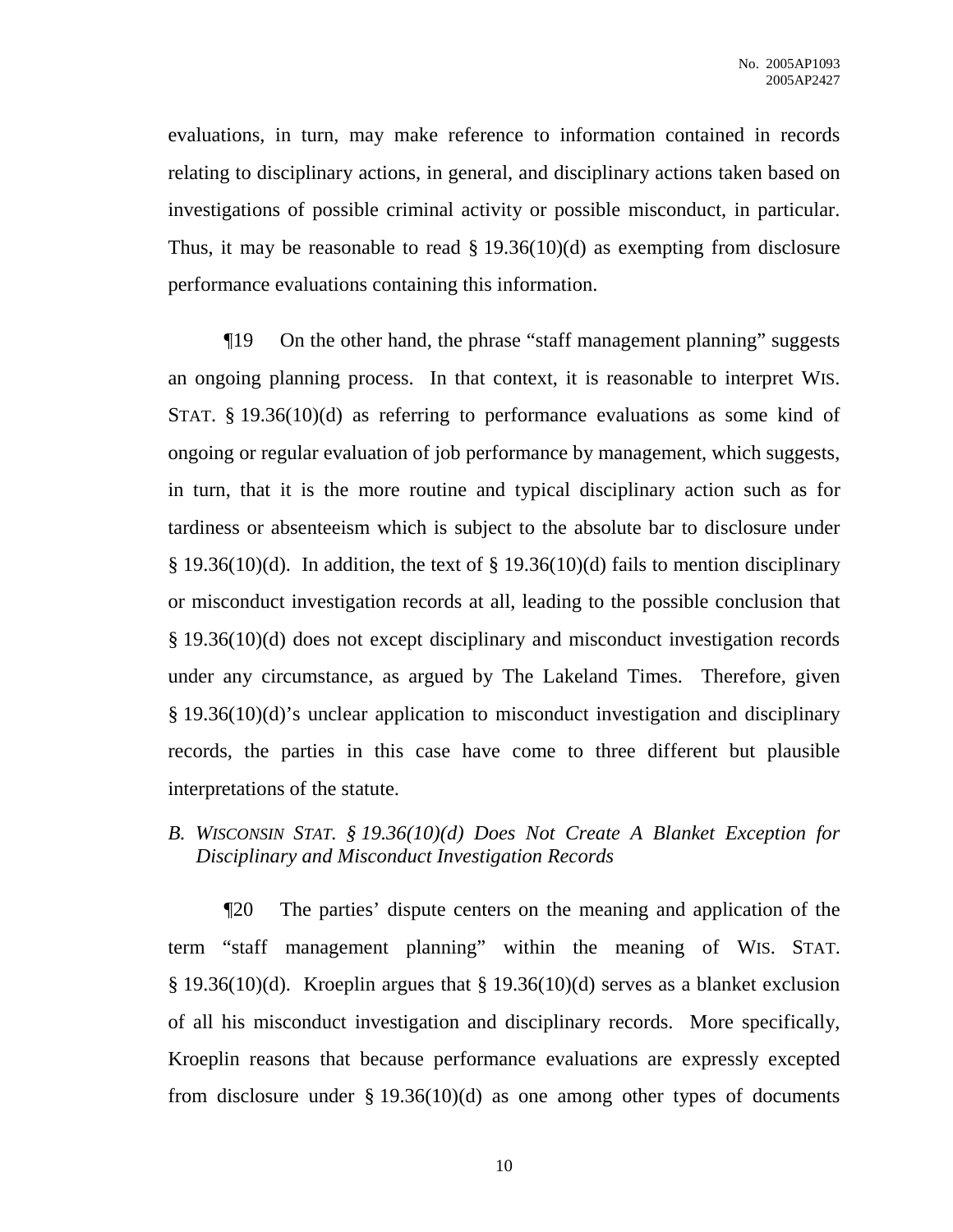related to staff management planning, and because the records The Lakeland Times seeks will likely be used for future performance evaluations, these documents therefore are "absolutely protected" from disclosure. The DNR argues that only certain parts of those records are excepted from disclosure under § 19.36(10)(d). We disagree with both parties' arguments.

¶21 We look first to the statutory language itself. As we have explained, the text of WIS. STAT. § 19.36(10)(d) is ambiguous insofar as determining whether Kroeplin's misconduct investigation and disciplinary records are excepted from public disclosure. However, we note two things in the language of § 19.36(10)(d). First, the subsection does not expressly except disciplinary records from public access; as The Lakeland Times points out, § 19.36(10)(d) does not contain the word "discipline" within its text. Second, performance evaluations are just one type of document among others listed in that subsection that are exempt from disclosure as containing information an employer uses for "staff management planning." A common sense reading of "performance evaluations" in this context refers to evaluations management generates on a routine basis for planning purposes.

¶22 While performance evaluations might make reference to disciplinary records, there is no clear indication by the text of WIS. STAT. § 19.36(10)(d) that the legislature intended to exclude access to disciplinary records simply because performance evaluations may contain information gleaned from documents of disciplinary matters. In contrast to the types of documents listed in § 19.36(10)(d) as being exempt because they relate to staff management planning, disciplinary records may contain information of great interest and value to the public. Previous case law on this topic firmly reflects the public's interest in disciplinary actions taken against public officials and employees, especially those employed in a law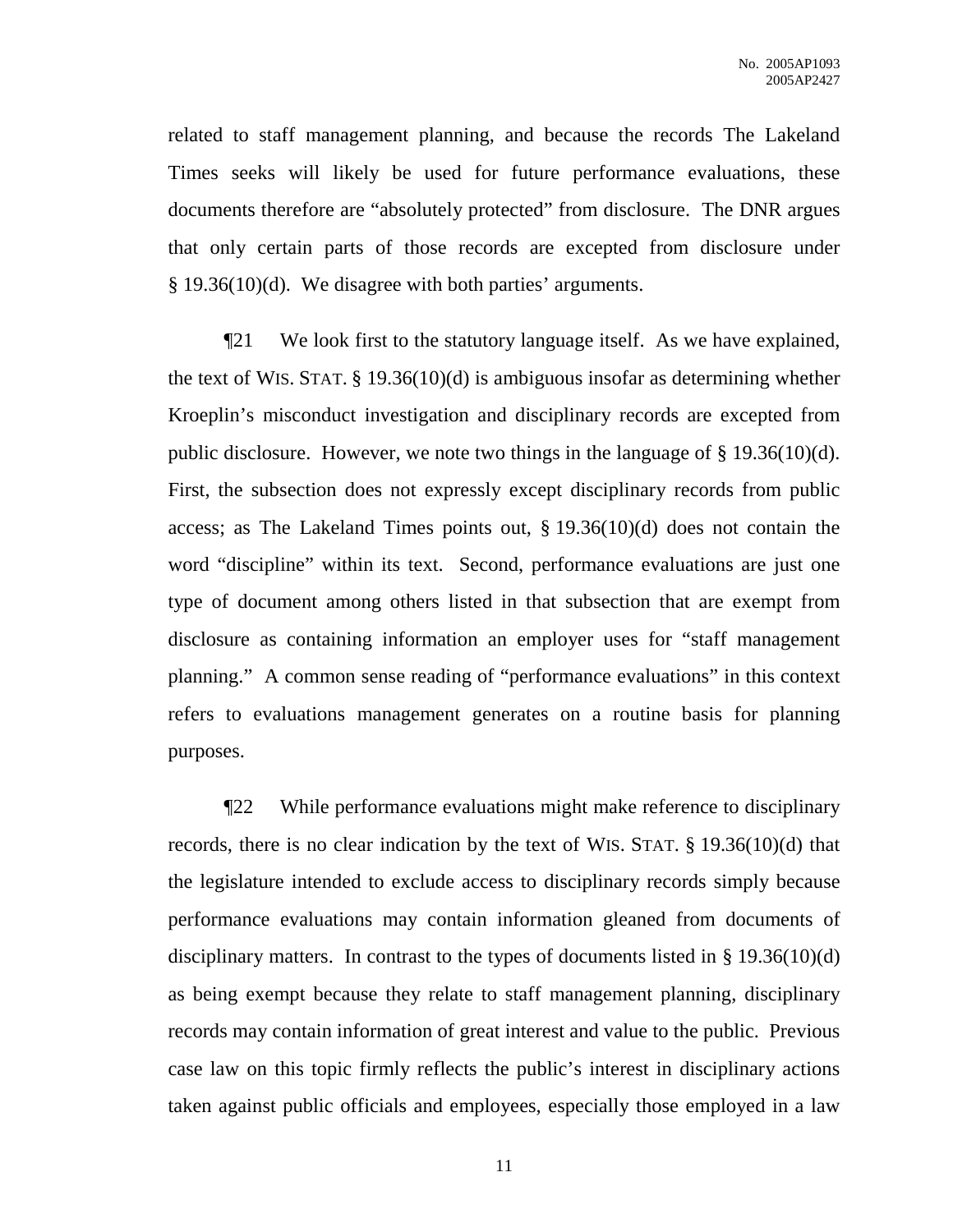enforcement capacity. *See Local 2489 v. Rock County*, 2004 WI App 210, ¶26, 277 Wis. 2d 208, 689 N.W.2d 644.

¶23 In *Ledford v. Turcotte*, 195 Wis. 2d 244, 536 N.W.2d 130 (Ct. App. 1995), a prison inmate filed an open records request seeking documents relating to an investigation into allegations that some correctional staff had unlawfully obtained and consumed Canada geese. *Id.* at 246-47. We reversed the trial court's denial of Ledford's open records request, concluding that, if the investigation demonstrates that public employees were engaged in illegal conduct, the public is entitled to that information. *Id.* at 251-53. This conclusion rested on the recognition of this state's strong public policy in favor of public access to information regarding the affairs of government and the conduct of public officials and employees. *Id.* at 251.

¶24 The issue in *Wisconsin Newspress, Inc. v. School Dist. of Sheboygan Falls*, 199 Wis. 2d 768, 546 N.W.2d 143 (1996), was "whether all disciplinary or personnel records of public employees are exempted from the open records law." *Id.* at 774. Wisconsin Newspress, Inc. and another newspaper filed an open records request seeking the release of records maintained by the School District of Sheboygan Falls relating to disciplinary action taken against a school district administrator. *Id.* at 773-74. After examining numerous cases addressing the disclosability of disciplinary or personnel records and the statutory language of the open records law, the supreme court concluded that there is no blanket exception under the open records law for public employee or personnel records. *Id.* at 775-82. The court then, after conducting the common law balancing test, concluded that the public's interest in information about misconduct by public officials weighed more heavily in that case against the reputational harm a subject of a records request may suffer. *Id.* at 786-88.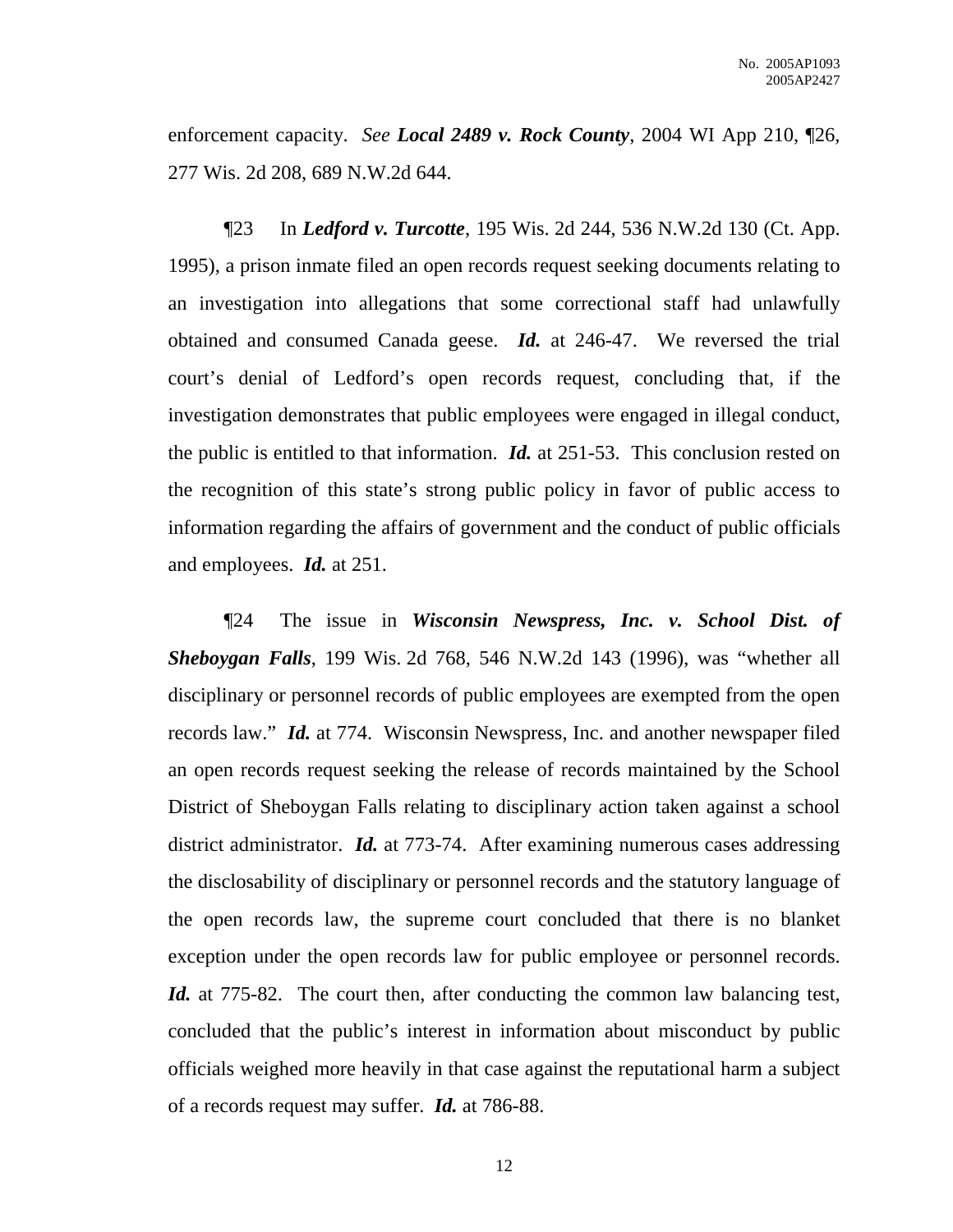¶25 In *Woznicki v. Erickson*, 202 Wis. 2d 178, 549 N.W.2d 699 (1996), the supreme court continued to recognize that there is no blanket exception to public employee disciplinary and personnel records. *Id.* at 183 (citing *Wisconsin Newspress, Inc.*, 199 Wis. 2d at 769). The subject of the open records request in *Woznicki*, an employee of the local school district, was charged with having consensual sex with a minor over the age of sixteen. *Id.* at 181-82. Similarly, in *Kailin*, the records request subject was an elementary school principal alleged to have had inappropriate physical contact with certain students. *Kailin*, 226 Wis. 2d at 138. Following an investigation conducted by the school district, authorities agreed that Kailin would be reinstated. However, just before he was reinstated, he was confronted with additional and more serious allegations that occurred in the past. *Id.* at 138-39. A new investigation into these matters was instigated by the school district. *Id.* The *Wisconsin State Journal* filed an open records request seeking access to the records relating to all allegations investigated by the school district. *Id.* at 140. We concluded that the school district's records custodian properly released the records relating to Kailin's investigation, centering on the public policy set forth in WIS. STAT. § 19.31, that "'all persons are entitled to the greatest possible information regarding the affairs of … the official acts of those officers and employes who represent them.'" *Id.* at 141-42, 157.

¶26 In *Linzmeyer*, a teacher at Neenah High School was investigated for possible inappropriate contact with female students; no criminal charges were filed and the school district did not initiate any disciplinary action against Linzmeyer. *Linzmeyer*, 254 Wis. 2d 306,  $\P$ [1, 4-5. The investigation had already been closed at the time the Appleton *Post-Crescent* newspaper filed an open records request for access to the investigation report. *Id.*, ¶1. The supreme court, after finding no statutory exception applied exempting the investigation report from disclosure,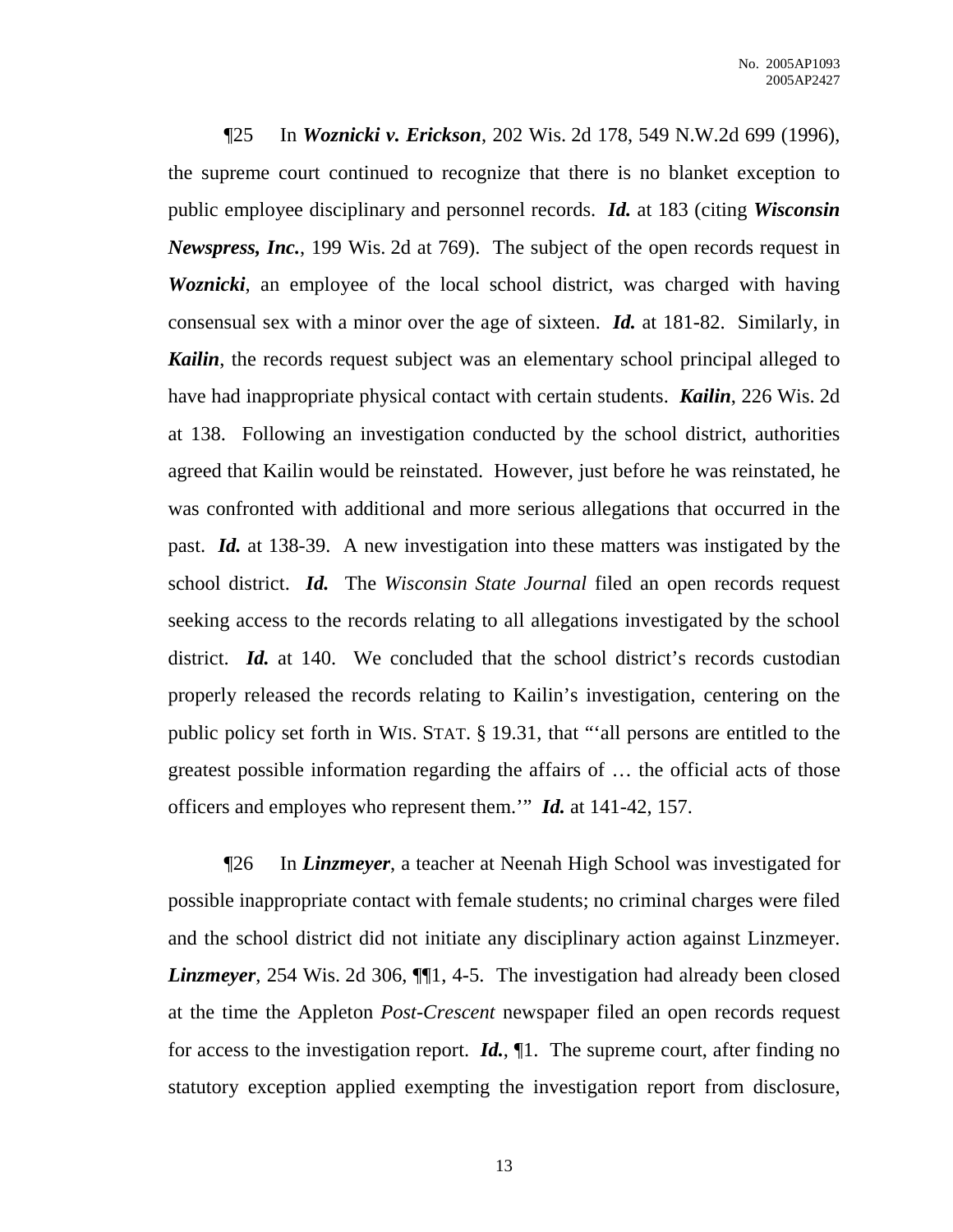and after conducting the balancing test taking into consideration the pros and cons of releasing police investigation reports and of releasing information that could potentially harm an individual's reputation, concluded that the public's right to know about possible misconduct of its government employees and officials, especially those put in positions of trust, outweighs any potential harm to the subject of the open records request. *Id.*, ¶¶8, 18, 23, 33-38, 43.

¶27 In *Local 2489*, we explained that the misconduct investigated in that case involving employees of the Rock County Sheriff's Department "'allegedly occurred in the location where the public has entrusted [the employees] to work and during the performance of [their] public duties, and therefore should be more subject to public scrutiny.'" *Local 2489*, 277 Wis. 2d 208, ¶27 (quoting *Linzmeyer*, 254 Wis. 2d 306, ¶28). The public employees in *Local 2489* were investigated and disciplined for using department computers to view inappropriate internet images. *Local 2489*, 277 Wis. 2d 208, ¶5.

¶28 This line of cases plainly demonstrates the great importance of disclosing disciplinary records of public employees and officials where the conduct involves violations of the law or significant work rules. Kroeplin's construction of WIS. STAT.  $\S 19.36(10)(d)$  would eliminate the holdings of extensive case law on disclosing these type of records by reading into the language of the subsection the implication that the legislature intended to abrogate this important public policy. Abrogation by implication is not, however, the way one would expect the legislature to signal that it is making a significant change in the common law on disclosing disciplinary records of public employees or officials. As the supreme court in *Hathaway* explained, "[i]t would be contrary to general well established principles of freedom-of-information statutes to hold that, by implication only, any type of record can be held from public inspection."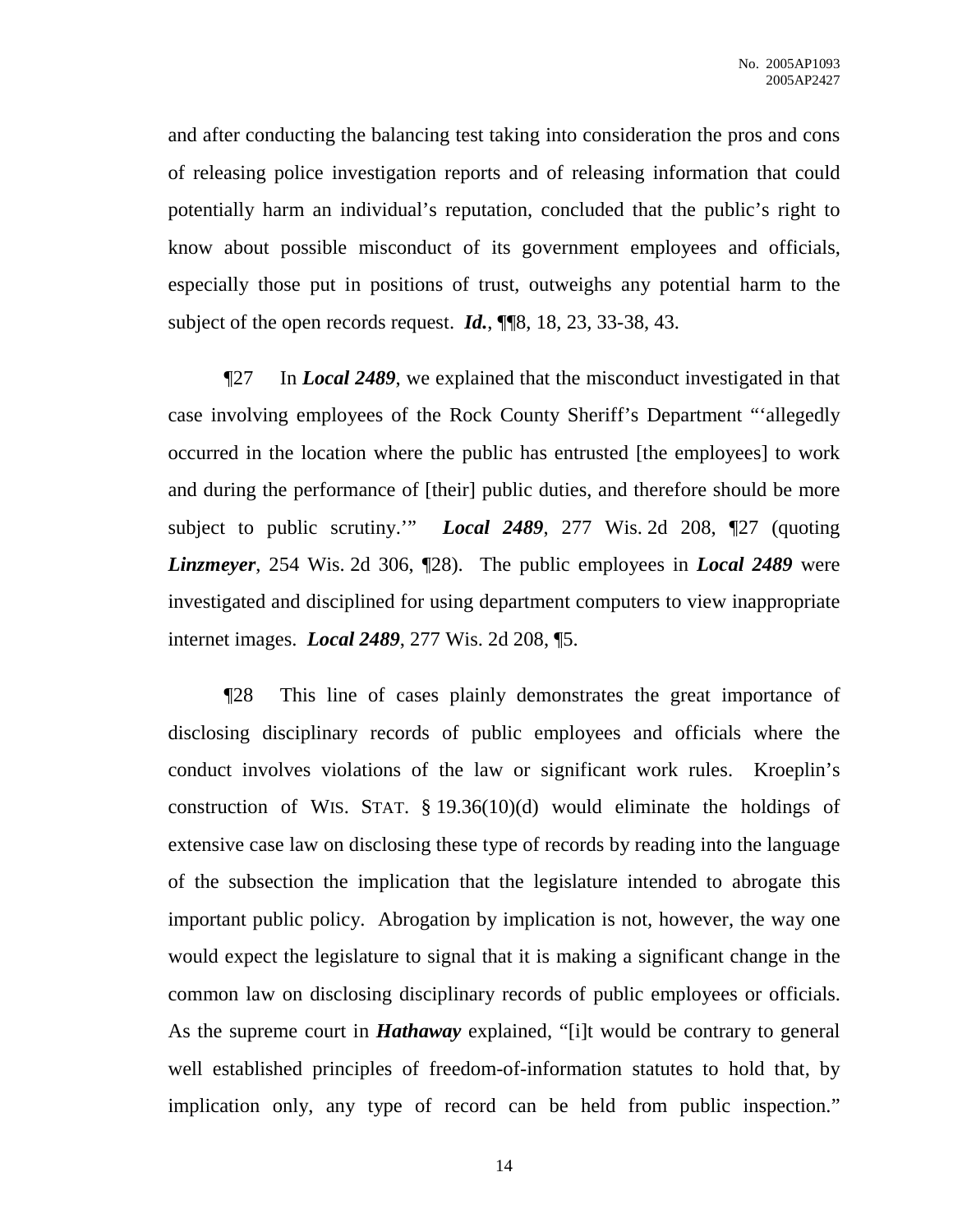*Hathaway*, 116 Wis. 2d at 397. Exceptions to disclosure requirements must be explicit. *Id.*

¶29 Kroeplin also contends in his reply brief that all *investigative* records relating to his possible misconduct are exempt under WIS. STAT. § 19.36(10)(d). This contention rests on the same grounds as his argument for excluding the *disciplinary* records under the subsection. Thus, we reject his argument as it relates to the investigative records for the same reasons we rejected his argument that his disciplinary records were exempt under  $\S 19.36(10)(d)$ .

¶30 There is an additional reason to reject Kroeplin's argument that WIS. STAT. § 19.36(10)(d) serves as a blanket exception for the investigative records. Interpreting § 19.36(10)(d) in conjunction with § 19.36(10)(b), the DNR argues that subsection (10)(b) does not apply to disciplinary records; rather, as the DNR points out, subsection (10)(b) applies only to records of ongoing investigations into an employee's possible misconduct. Consequently, the DNR asserts, if subsection  $(10)(d)$  is read in harmony with subsection  $(10)(b)$ , one cannot plausibly interpret (10)(d) as creating a blanket exception for investigative records. We agree.

**The STAT WISCONSIN STAT.** § 19.36(10)(b) codifies common law standards<sup>2</sup> and continues our tradition of keeping records related to misconduct investigations

<sup>2</sup> *See Newspapers, Inc. v. Breier*, 89 Wis. 2d 417, 438, 279 N.W.2d 179 (1979) (affirming strong presumption of openness of arrest records, which may be overridden only in limited circumstances, e.g., "in the investigation of pending or proposed criminal charges"); *State ex rel. Journal/Sentinel v. Arreola*, 207 Wis. 2d 496, 514, 558 N.W.2d 670 (Ct. App. 1996) (some portions of record may be withheld "in order to maintain the effectiveness of ongoing investigations"); *Wisconsin State Journal v. University of Wisconsin-Platteville*, 160 Wis. 2d. 31, 41-42, 465 N.W. 2d 266 (Ct. App. 1990) ("We recognize the public interest in conducting closed meetings to investigate allegations of misconduct against specific persons which, if discussed in public, would be likely to have a substantial adverse effect upon their reputation," but once the investigation is over, records may be disclosed.).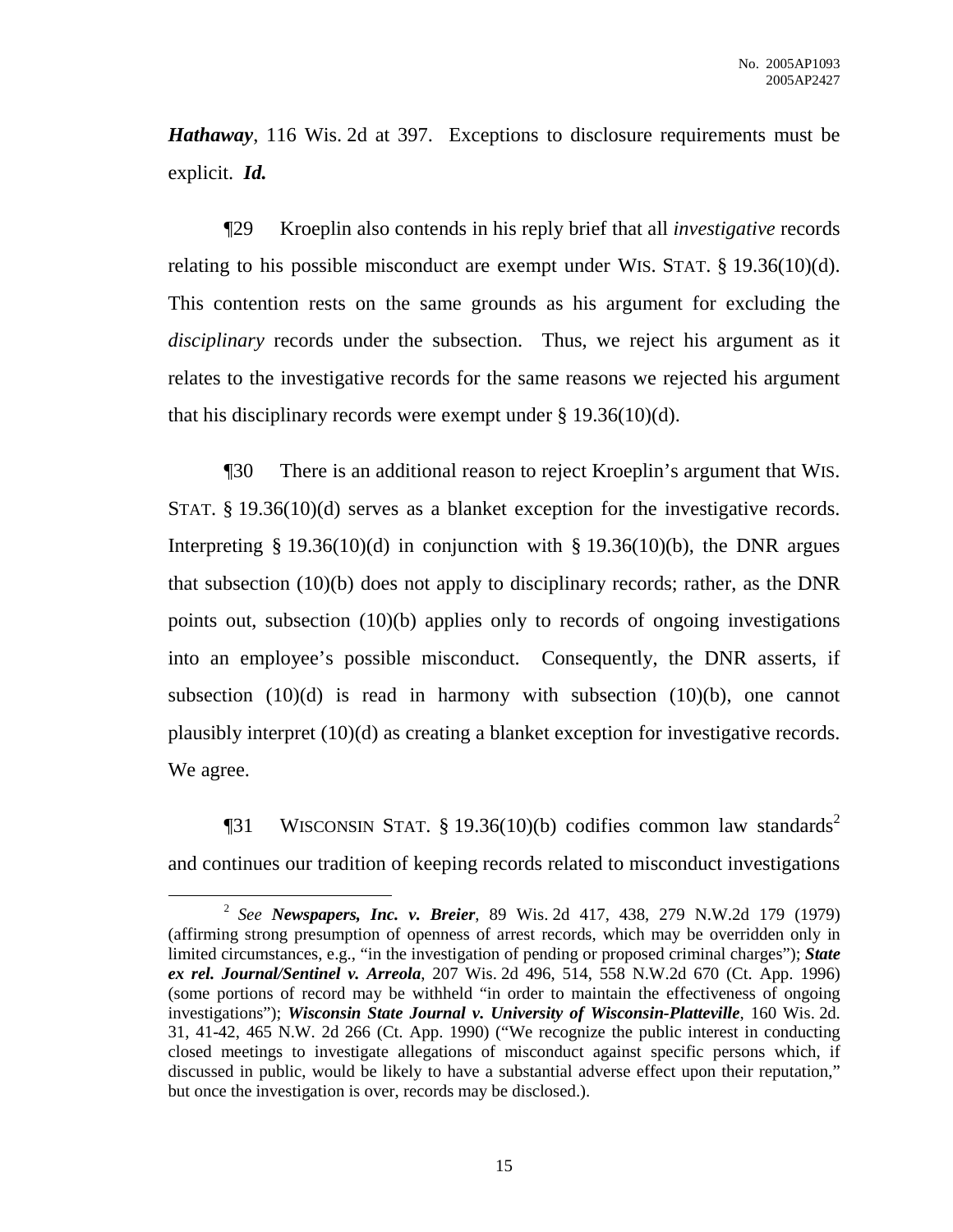closed while they are ongoing, but providing public oversight over misconduct investigations once the investigations have concluded. Once a misconduct investigation has concluded, those records may be disclosed to the public, subject to the common law balancing test. The text of  $\S 19.36(10)(b)$  is unambiguous and provides in relevant part that "[i]nformation relating to the current investigation of … possible misconduct connected with employment by an employee prior to disposition of the investigation" shall not be disclosed, except to an employee or an employee's representative. WIS. STAT.  $\S$  19.36(10)(b). We have construed this subsection to mean that investigation records of possible employee misconduct shall not be released to the public while the investigation is underway. *Local 2489*, 277 Wis. 2d 208, ¶15. Put another way, records of investigations into possible employee misconduct may be released, subject to the common law balancing test, once the investigation has concluded. An investigation has concluded or "achieves its 'disposition' when the authority acts to impose discipline on an employee as a result of the investigation …." *Id*.

¶32 Based on the plain and unambiguous language of WIS. STAT. § 19.36(10)(b) and our holding in *Local 2489*, we conclude that a public employee's investigation records are not exempt from disclosure under  $§$  19.36(10)(d). Subsection (10)(b) is the only exception to the open records law relating to investigations of possible employee misconduct. Consequently, because there is no dispute that the investigation records at issue here were generated as a result of an investigation into allegations of possible misconduct by Kroeplin, and because there is no dispute that the investigation had achieved its disposition when The Lakeland Times filed its open records request, we easily conclude that these records are not exempt from public disclosure under either § 19.36(10)(b) or (d), subject to the common law balancing test.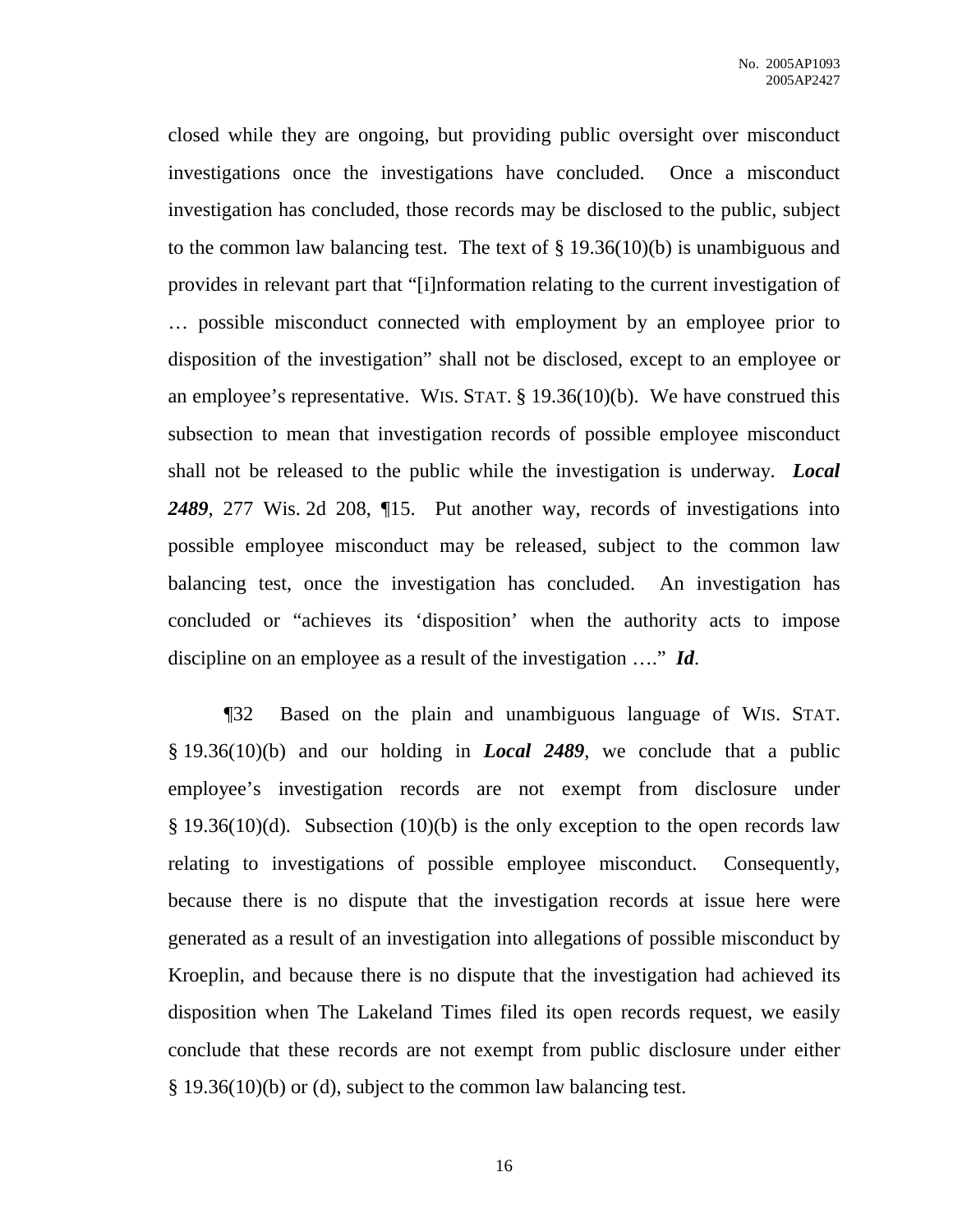¶33 We also note, as does the DNR, that the notice requirements under WIS. STAT. § 19.356(2)(a), enacted at the same time as WIS. STAT. § 19.36(10), provide another basis supporting our conclusion that § 19.36(10)(d) does not apply to Kroeplin's investigative and disciplinary records. Section 19.356(2)(a) requires an authority to give notice to the employee who is the subject of the open records request of its intent to disclose certain records, which include records "containing information relating to an employee that is created or kept by the authority and that is the result of an investigation into a disciplinary matter involving the employee or possible employment-related violation by the employee of a statute, ordinance, regulation, or policy of the employee's employer." WIS. STAT. § 19.356(2)(a)1. This statute evinces a legislative intent to disclose public employee personnel records of the type involved in this case. Had the legislature intended otherwise, the legislature would not have required an employer to provide notice under  $\S 19.356(2)(a)$  to the employee that it was intending to release these types of records. *See Kalal*, 271 Wis. 2d 633, ¶46 (we are to interpret a statute in the context within which it is used, "not in isolation but as part of a whole; in relation to the language of surrounding or closely-related statutes; and reasonably, to avoid absurd or unreasonable results").

¶34 For the reasons we have explained above, we reject Kroeplin's interpretation of WIS. STAT. § 19.36(10)(d) as creating a blanket exemption for misconduct investigation and disciplinary records.

*C. WISCONSIN STAT. § 19.36(10)(d) Does Not Exempt Evaluative Judgments From Disclosure*

¶35 We next turn to consider the DNR's arguments that WIS. STAT. § 19.36(10)(d) excepts the information it redacted from the requested records from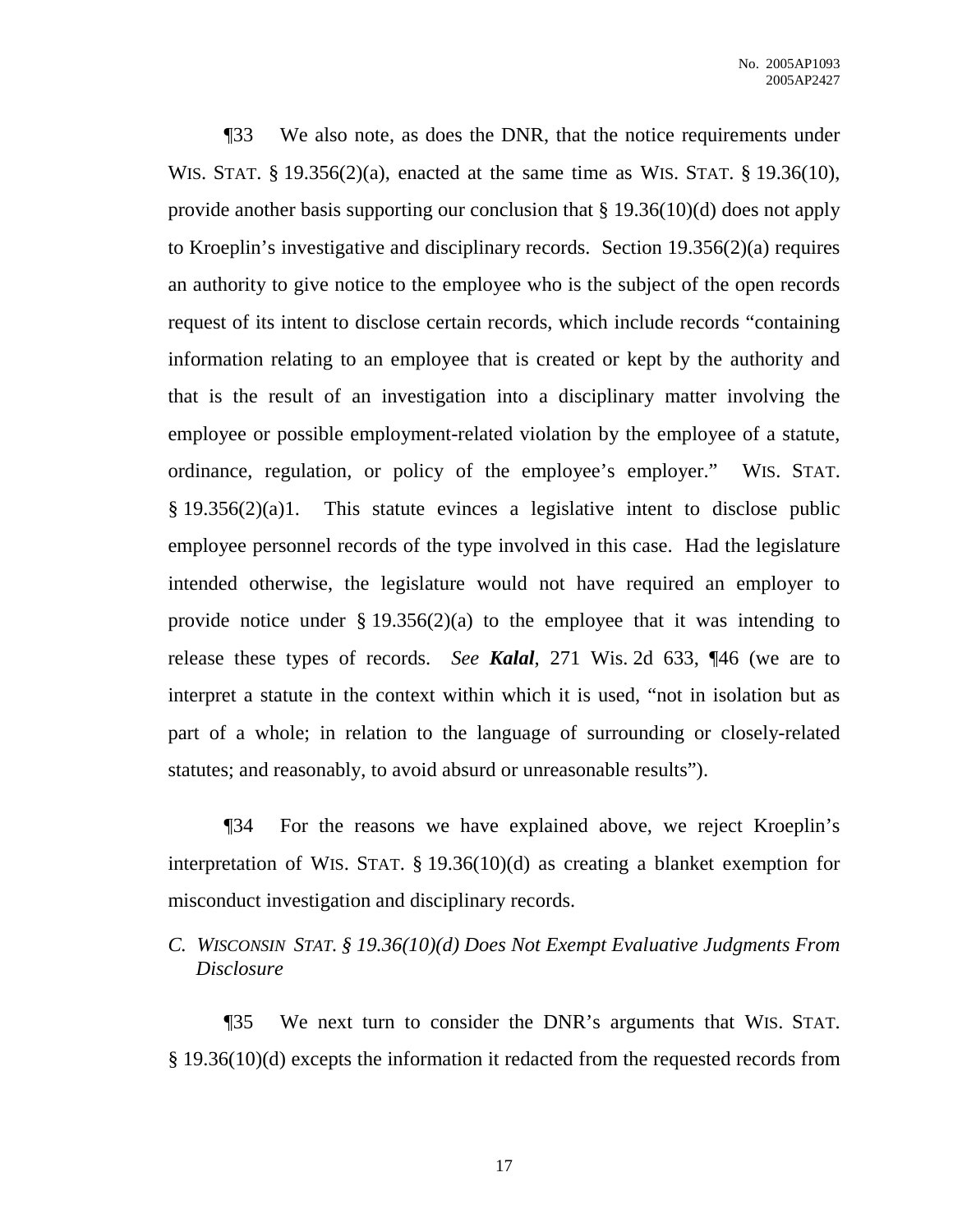disclosure.<sup>3</sup> The DNR argues that WIS. STAT. § 19.36(10)(d) should be read as creating a distinction between factual information, which it asserts may be disclosed, and evaluative judgments, which it asserts are exempt from disclosure under the subsection.<sup>4</sup> We reject this argument. The DNR fails to provide a workable framework in support of this theory. The DNR does not explain how this theory would apply in a case such as this. We note that in practice, the DNR itself does not appear to apply its own theory of statutory construction in making redactions to Kroeplin's records. For example, some evaluative comments are

We also observe that the DNR provided several reasons in its denial letter for rejecting The Lakeland Times' open records request that it does not argue on appeal: the public policy in WIS. STAT. § 230.13(1)(c) explicitly recognizes that the disciplinary records of individual state employees may properly be withheld from the public; there are other statutes expressing "trepidation" in the release of disciplinary information concerning public employees, such as WIS. STAT. § 19.85(1)(b) and WIS. STAT. § 103.13; the prospect of releasing disciplinary records to the public would discourage certain persons from seeking or continuing in public employment; and releasing the documents would have a chilling effect on Kroeplin's ability to enforce the law effectively. We deem these reasons abandoned and we therefore consider them no further.

 $3$  The DNR makes two other arguments, both of which are without merit. The DNR argues that the language of WIS. STAT. § 19.36(10)(d) suggests that the information used for staff management purposes must be used "within a finite temporal period." There is no indication that the legislature intended a construction of  $\S 19.36(10)(d)$  that turns, in part or in whole, on a distinction of whether the information related to staff management planning was used in the past, is being used now, or will be used in the foreseeable or unforeseeable future. The DNR also argues that because § 19.36(10)(d) excepts "information" rather than a "record" from disclosure, a records custodian must analyze a record to determine which parts are disclosable to the public and to redact the information that is not disclosable. We recognize that an authority releasing a record in response to an open records request is required under § 19.36(6) to sort the nondisclosable information from the disclosable information and redact the information accordingly. However, the DNR does not tell us why this obligation to redact nondisclosable information from records matters in how we construe and apply  $\S$  19.36(10)(d), and we see none.

<sup>&</sup>lt;sup>4</sup> The DNR relies on *Arreola* in formulating its construction of WIS. STAT. § 19.36(10)(d). While it is true that in *Arreola* we found the disclosure of information to be benign where it was purely factual in nature, unlike this case, it did not involve disclosure of records pertaining to misconduct information. *Arreola*, 207 Wis. 2d at 505-06, 514. In addition, *Arreola* predated the 2003 amendments that created the § 19.36 disclosure exemptions, was not explicitly codified by the amendments, and there is no indication in WIS. STAT. § 19.36(10)(d)'s legislative history that § 19.36(10)(d) was meant to codify this aspect of the *Arreola* decision and turn it into a bright line rule. *See* 2003 Wis. Act 47.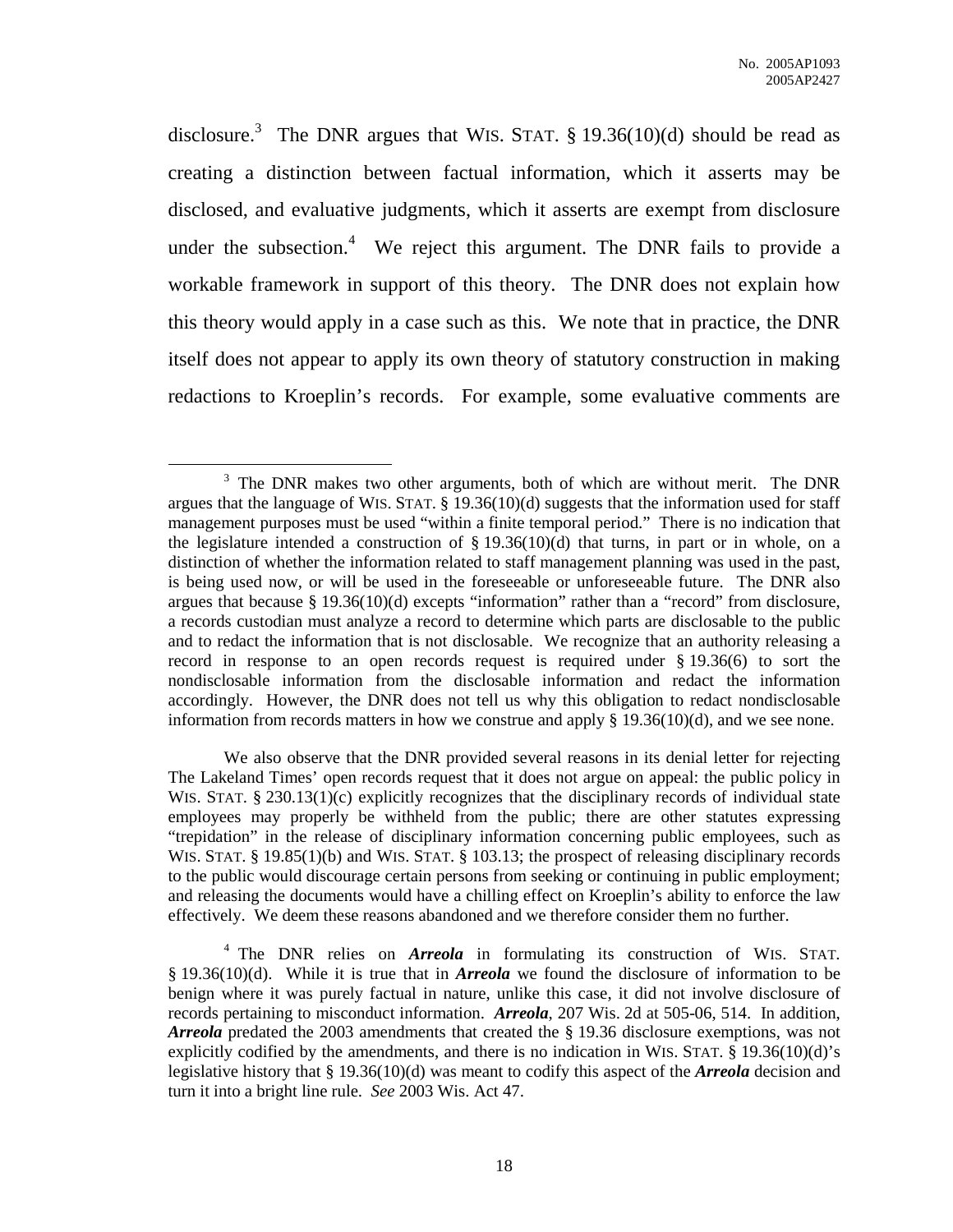among those not redacted, whereby a voluminous number of facts have been redacted. In addition, nothing in the text of § 19.36(10)(d) supports this approach.

# *II. Public Interest Balancing Test*

¶36 Once it is determined that no statutory or common law exception applies, a records custodian can overcome the strong presumption favoring openness by establishing that the public policy favoring disclosure is outweighed by an even stronger public interest favoring nondisclosure. *Hempel*, 284 Wis. 2d 162, ¶83; *see also* WIS. STAT. § 19.356(6). Applying the balancing test presents a question of law, which we review de novo. *Woznicki*, 202 Wis. 2d at 183.

¶37 The balancing test is a two step analysis:

'First, we must decide if the trial court correctly assessed whether the custodian's denial of access was made with the requisite specificity. Second, we determine whether the stated reasons are sufficient to permit withholding, itself a two-step analysis. Here, our inquiry is: (1) did the trial court make a factual determination supported by the record of whether the documents implicate the public interests in secrecy asserted by the custodians and, if so, (2) do the countervailing interests outweigh the public interest in release.'

*Wisconsin Newspress, Inc.*, 199 Wis. 2d at 784 (citations and quotation omitted). This is a fact-intensive inquiry, guided by the strong presumption favoring disclosure, intended to determine on a case-by-case basis whether the record sought to be released falls under the category of being an "exceptional case" warranting nondisclosure. *Hempel*, 284 Wis. 2d 162, ¶63. "[A]n 'exceptional case' … exists when the facts are such that the public policy interests favoring nondisclosure outweigh the public policy interests favoring disclosure, *notwithstanding* the strong presumption favoring disclosure." *Id*. If any part of a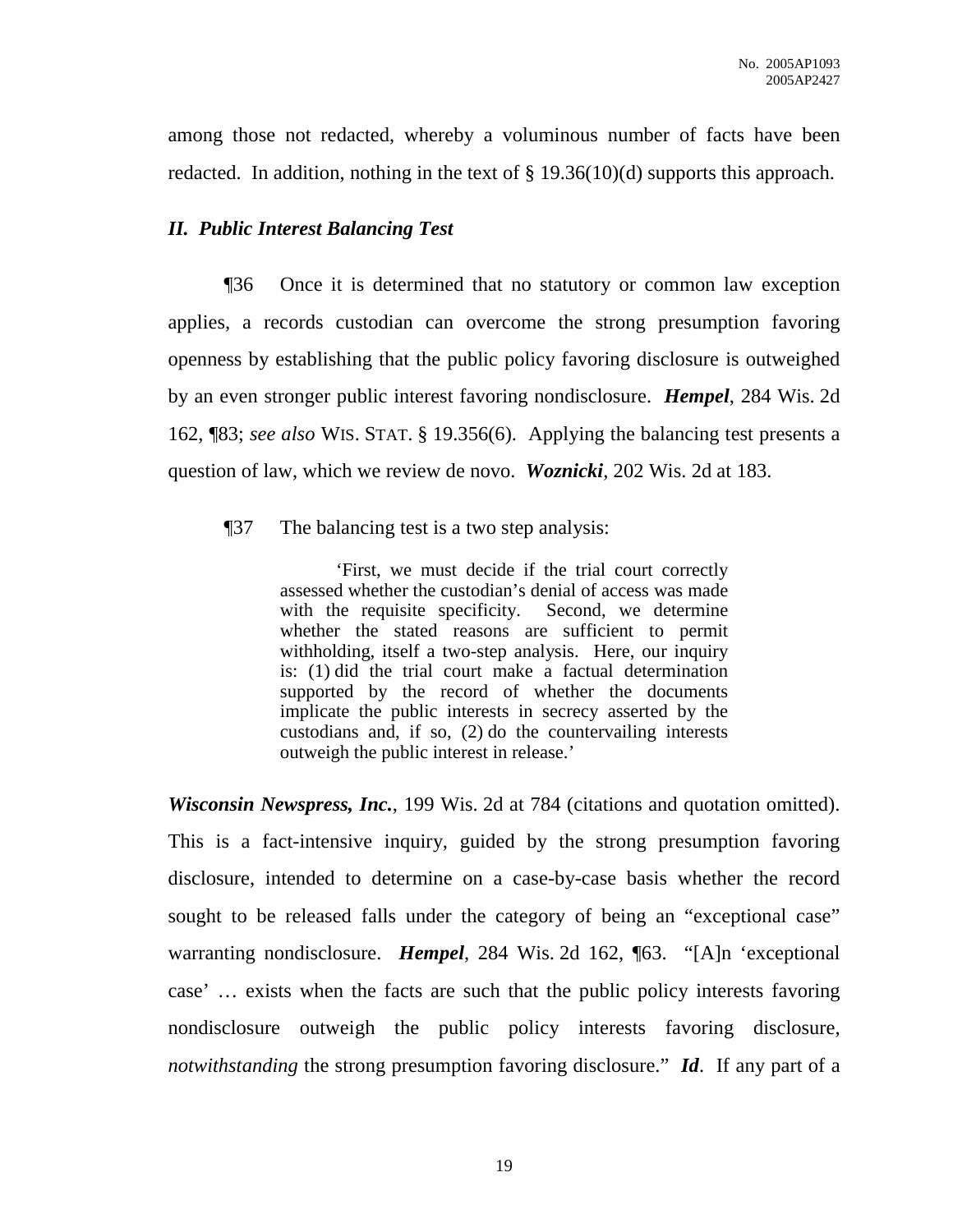written disclosure request is denied, the records custodian must specify the policy reasons for denial. WIS. STAT. § 19.35(4)(b).

¶38 None of the parties argue that the DNR's reasons for denying access to Kroeplin's records were not "'made with the requisite specificity.'" *Wisconsin Newspress, Inc.*, 199 Wis. 2d at 784 (citation omitted). Nor do the parties dispute that the record supports the trial court's factual determination of whether the public interests asserted by the DNR are implicated. We therefore address only the question of whether the countervailing interests of keeping the documents confidential outweigh the public interest in release.

¶39 In a February 3, 2005 letter to the DNR, The Lakeland Times sought access to public records relating to the license plate check requested by Kroeplin to the Minocqua Police Department, including the DNR's conclusions and findings and supporting documents of the investigation into the incident, as well as specific disciplinary measures taken against Kroeplin. The DNR responded in a letter dated February 22, 2005, written by Randy Stark, Director of the Bureau of Law Enforcement at the DNR, first stating generally:

> To the extent that your request is for the disciplinary measures taken against Warden Kroeplin, we will initiate the procedures required by s. 19.356(2), Stats., and give Warden Kroeplin notice of our intent to release portions of the disciplinary letter he received and portions of an interdepartmental disciplinary recommendation letter. I am declining to provide you with the balance of the materials requested as doing so would adversely impact the privacy and reputational interests of Mr. Kroeplin.

Stark then provided more specific reasons for withholding redacted portions of the investigative and disciplinary records, including:

> a compelling public interest in allowing management to engage in frank discussions of inappropriate job-related actions with agency employees and to protect the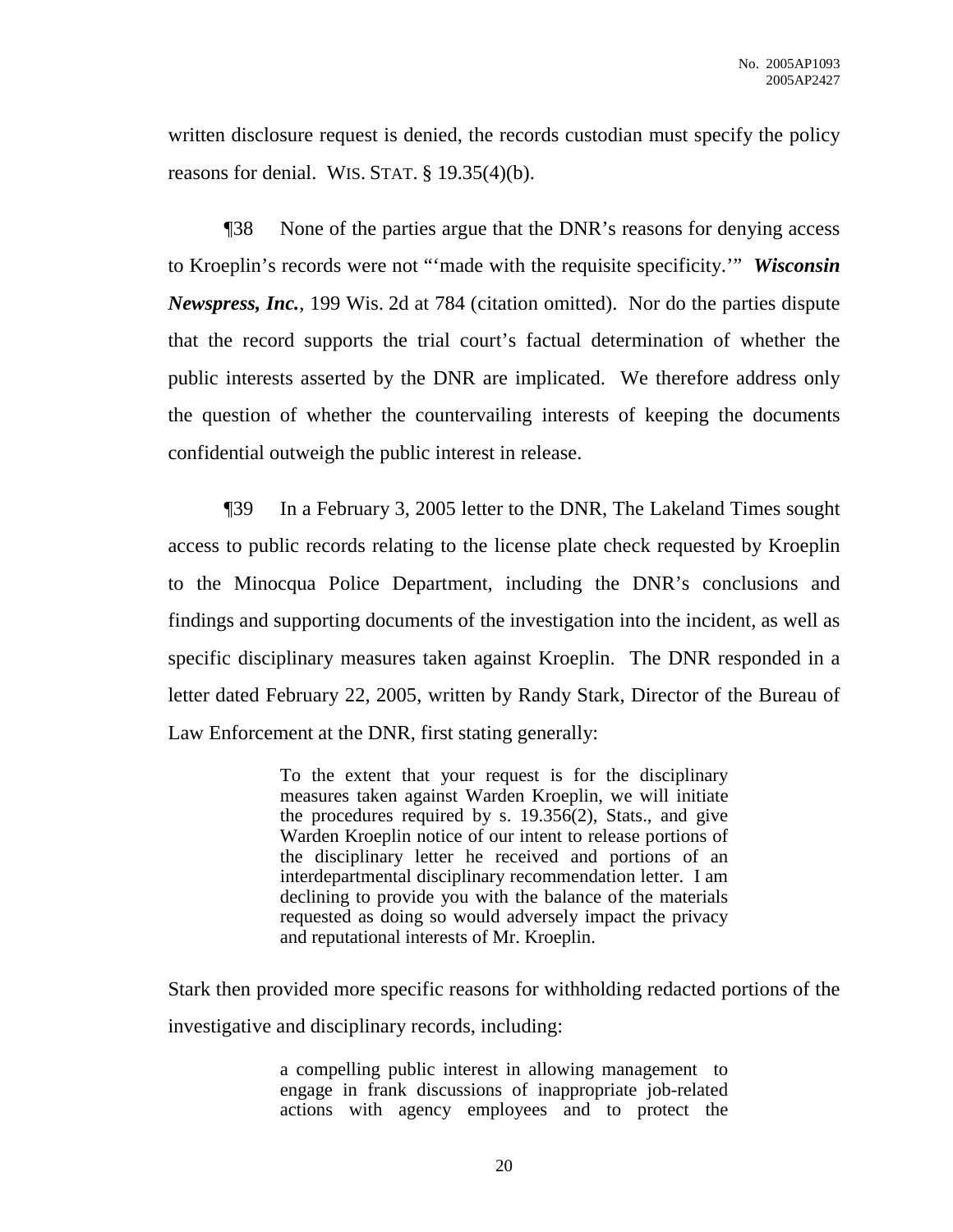reputations of those employees, especially when the employee is a law enforcement officer.

The public policy expressed in section 230.13(1)(c), Wis. Stats., explicitly recognizes that the disciplinary records of individual state civil service employees may properly be withheld from public release. Other statutes expressing trepidation in the release of disciplinary information concerning specific employees include sections  $19.36(10)(a)$  to (d) (employment-related exceptions to the public records statute), 19.85(1)(b) (exemption to the open meetings statute for consideration of public employee discipline) and 103.13 (insuring access to employment records by an affected employee where access by others could legitimately be restricted). Section 19.36(10)(d), Stats., may even reflect an absolute exemption from the public records law as the materials you have requested will in all likelihood be noted in future performance evaluations.

The release of [] all records of public employees who have been subject to discipline would discourage public employers from imposing corrective disciplinary sanctions in the first place and would discourage employees who have been disciplined from acknowledging and correcting their behavior and continuing their public employment. The prospect of having disciplinary records released generally to the public would ultimately discourage competent, conscientious, well-motivated persons from seeking or continuing in public employment…. Mr. Kroeplin is employed as a law enforcement officer. Honoring your request could unduly damage his reputation as an officer and could have a chilling effect on his ability to enforce the law effectively….

¶40 The DNR first argues that the redacted information The Lakeland Times seeks to obtain is the type of information the court determined may be properly withheld in *State ex rel. Journal/Sentinel v. Arreola*, 207 Wis. 2d 496, 514, 558 N.W.2d 670 (Ct. App. 1996) (holding that some portions of record may be withheld "in order to maintain the effectiveness of ongoing investigations"). More specifically, the DNR asserts that the public's interest in not disclosing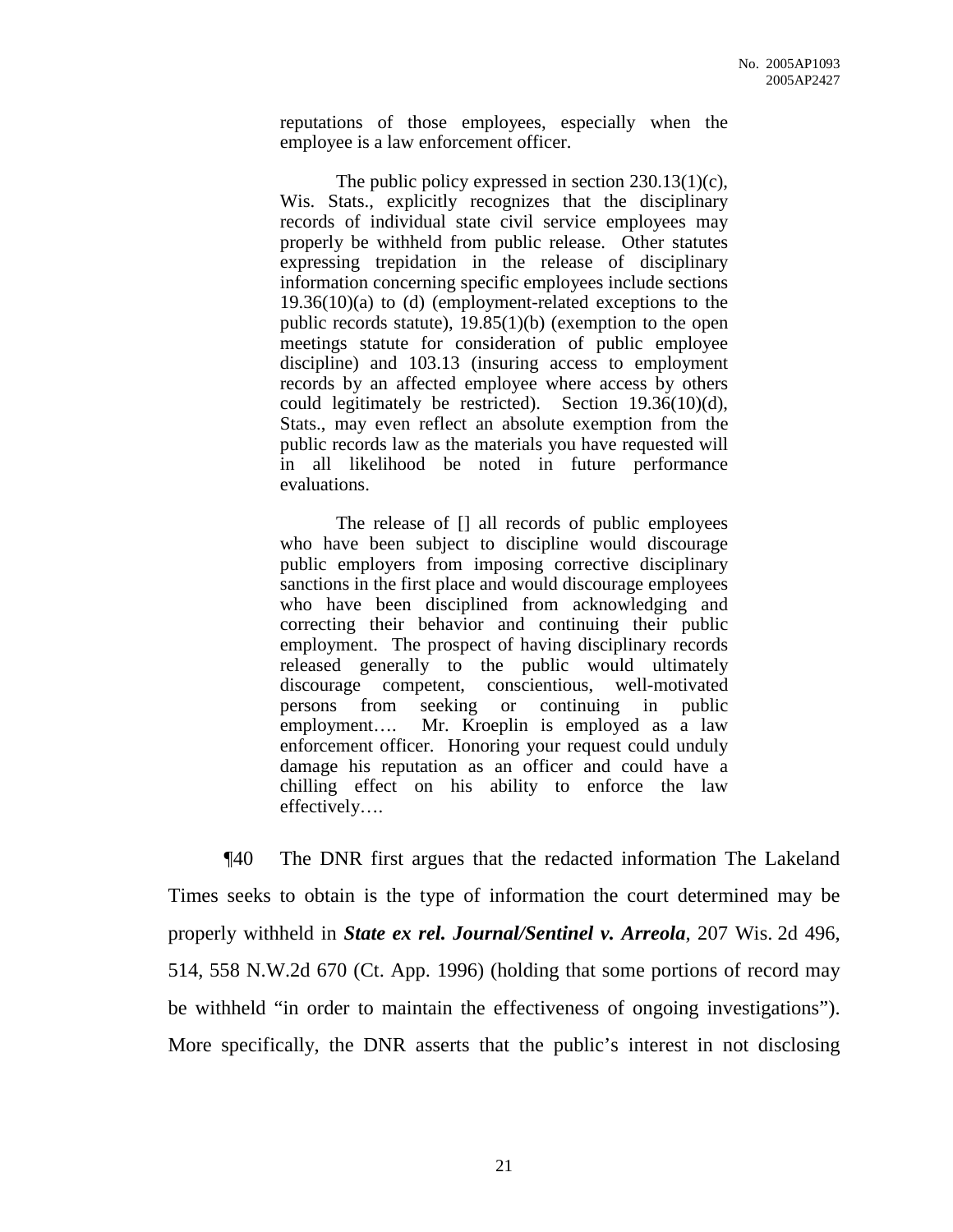supervisory judgments, opinions, recommendations and other similar information outweighs the presumption of openness. We reject this argument.

¶41 The DNR acknowledges that *Arreola* addressed an open records request of an ongoing investigation, and then asserts that the reasons for nondisclosure expressed in *Arreola* apply with equal force to this case. The DNR fails to explain why we should extend the court's reasoning in *Arreola* to the circumstances presented here, where the investigation has been completed. In addition, we emphasized in *Arreola* that our ruling was limited to the facts of that case. *See id.* at 513. The issue presented in *Arreola*, whether records of ongoing investigations into possible police mishandling of firearms should be held confidential, is not present in this case. Thus, *Arreola* does not help us resolve the question before us.

¶42 The DNR next argues that the public's interest in a fair employee disciplinary process and in promoting open communication between a supervisor and an employee outweigh the public's interest in disclosure. As we have noted, Stark stated in his denial letter to The Lakeland Times that there is "a compelling public interest in allowing management to engage in frank discussions of inappropriate job-related actions with agency employees" and that release of this information "would discourage employees who have been disciplined from acknowledging and correcting their behavior and continuing their public employment."

¶43 However, as The Lakeland Times points out, the DNR's above reason for denying public access to the requested documents is not specific to the particular documents in this case. Rather, the proferred reason appears to apply generally to all disciplinary records, not just Kroeplin's. The DNR misses the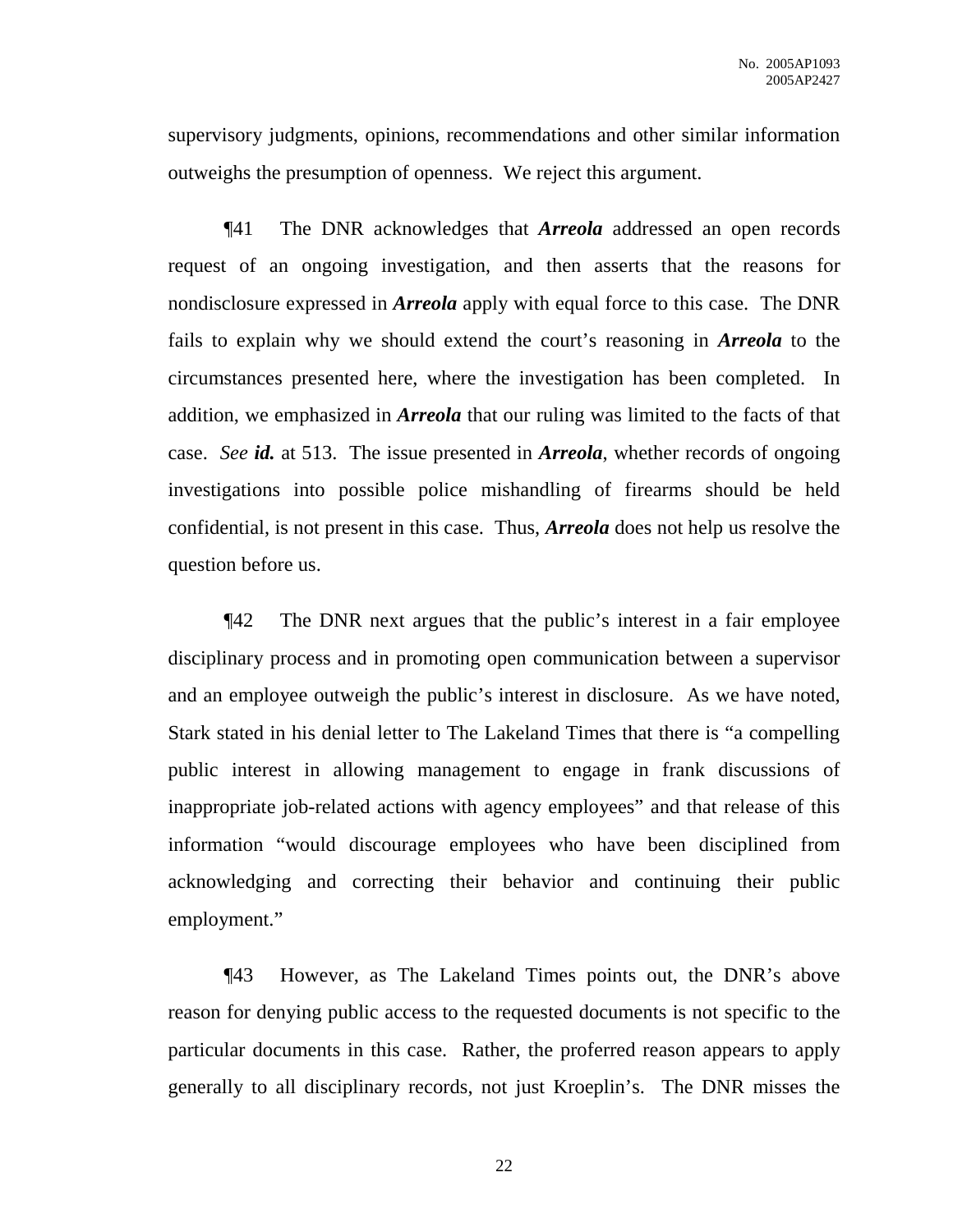mark. The question is whether excepting *Kroeplin's* disciplinary records would discourage him or others similarly situated from engaging in open communication with their supervisors, and whether the interest in promoting such open communication outweighs the public's interest in knowing about allegations of wrongdoing by law enforcement officers.

¶44 There is no debate that Kroeplin, as a warden with the DNR, assumes a quasi-law enforcement role and therefore is subject to scrutiny because he is in a position of trust. *Local 2489*, 277 Wis. 2d 208, ¶26.. When individuals become public employees, especially in a law enforcement capacity, they should expect closer public scrutiny, which includes the real possibility that disciplinary records may be released to the public. *Id.*, ¶27; *see also Arreola*, 207 Wis. 2d at 515. When an individual becomes a law enforcement officer, that individual should expect that his or her conduct will be subject to greater scrutiny. That is the nature of the job. Moreover, the DNR has not established that in the case of disclosing Kroeplin's records specifically, the degree of scrutiny would so far exceed the norm in cases involving employee-management communication that it would have a chilling effect detrimental to the public interest to the point of outweighing the strong public interest in disclosure of such information. We are not persuaded that the public's interest in encouraging open and frank discussions between supervisors and disciplined employees outweighs the public's interest in being well informed about the circumstances surrounding a law enforcement officer's discipline for conduct that violates a significant work rule.

¶45 We also reject the DNR's argument that releasing "raw investigative data and unsubstantiated references to a different but incomplete investigation by another agency" would unduly damage Kroeplin's reputation. The DNR argues that the disclosure of certain records containing speculative, unsubstantiated and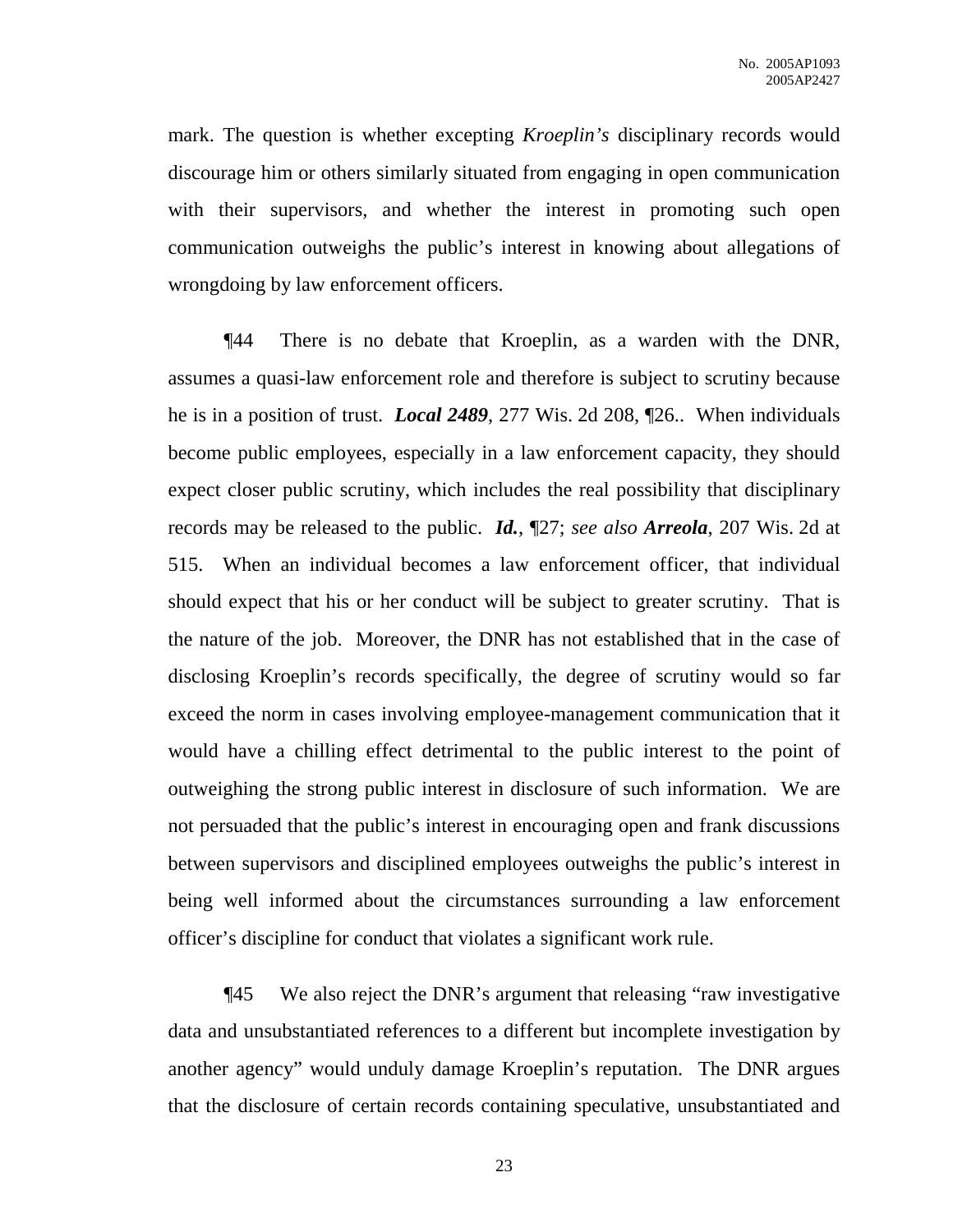uncorroborated information about a "separate, apparently ongoing investigation by another agency" would be highly damaging to Kroeplin's reputational interest. Those records involve an investigation into possible criminal misconduct of Kroeplin's nephew. We note that the DNR made no reference to these records in its denial letter to The Lakeland Times and at oral argument the DNR conceded that it did not specify this as one of the reasons for denying the newspaper's request. *See Wisconsin Newspress, Inc.*, 199 Wis. 2d at 784 (reasons for denial should be stated with specificity); *see also* WIS. STAT. § 19.35(4)(b). The DNR also conceded at oral argument that it never told The Lakeland Times that the request for these records exceeded the scope of records relating to Kroeplin's own conduct in seeking an auto license plate check. Consequently, we will not address this issue any further.

¶46 Kroeplin makes two other arguments. He first contends that the public's interest in protecting his reputation and privacy outweighs the public's interest in disclosing the requested records. We disagree. As we have discussed, law enforcement officers "necessarily relinquish certain privacy [and reputational] rights [by virtue of the amount of trust society places in them] and must be subject to public scrutiny." *Arreola*, 207 Wis. 2d at 515; *see also State ex rel. Bilder v. Township of Delavan*, 112 Wis. 2d 539, 557, 334 N.W.2d 252 (1983) ("accepting his public position [as police chief] Bilder has, to a large extent, relinquished his right to keep confidential activities directly relating to his employment as a public law enforcement official"). We recognize that some cases have held that privacyrelated public interests may outweigh the public interest in disclosure—for example, if disclosure would threaten both personal privacy and safety of employees, *Ledford*, 195 Wis. 2d at 250-51; or if other privacy protections are already established by law, e.g., attorney-client privilege, *see Wisconsin*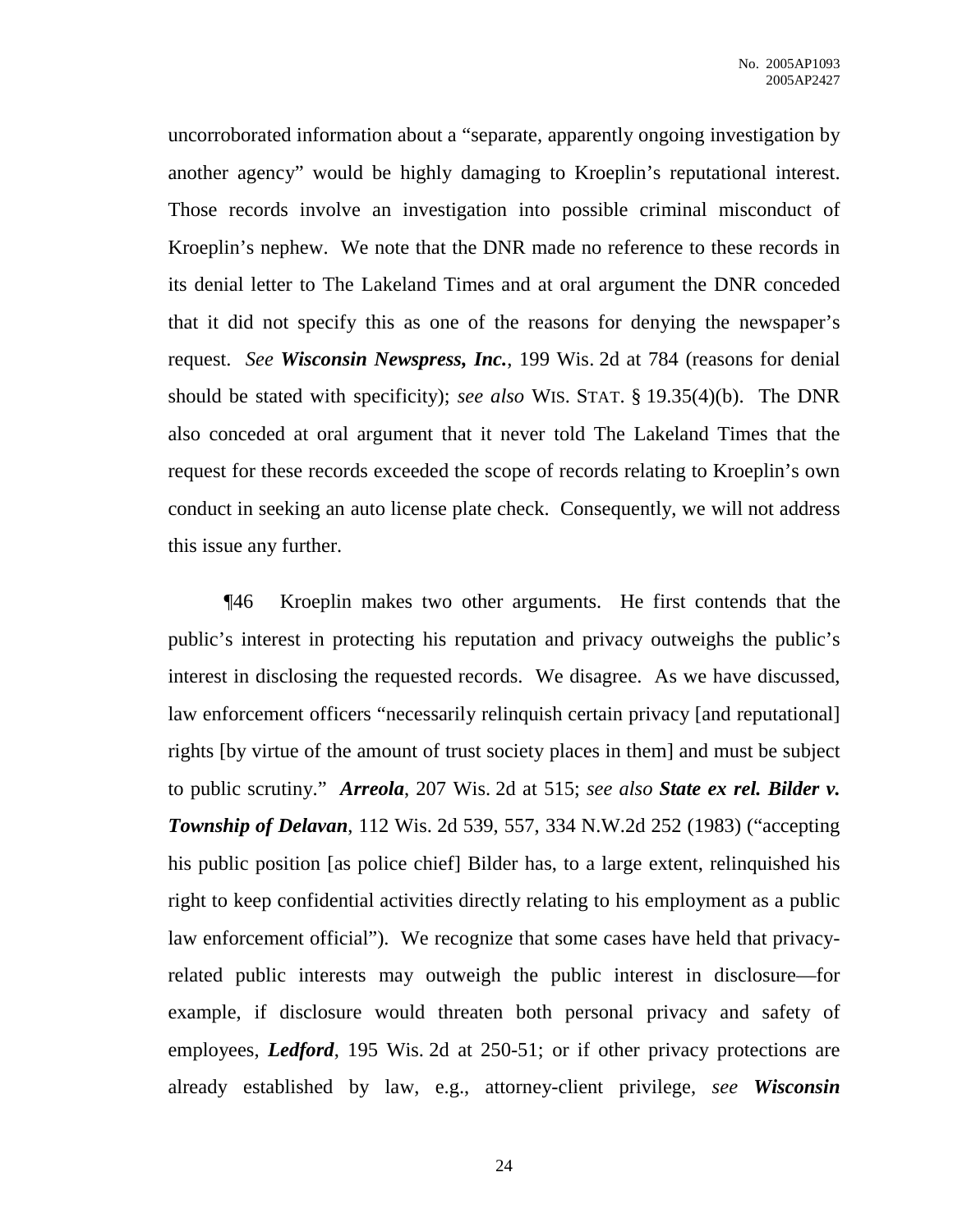*Newspress, Inc.*, 199 Wis. 2d at 782-83. However, this is not such a case. The public interest in being informed both of the potential misconduct by law enforcement officers and of the extent to which such misconduct was properly investigated is particularly compelling, mitigating even more strongly against Kroeplin's privacy interests.

¶47 As for Kroeplin's reputation, we observe that this case is similar to *Kailin*, where we dismissed a similar reputation argument as not compelling enough to outweigh the public interest in disclosure because the information the record subject sought to withhold was already in the public domain. *Kailin*, 226 Wis. 2d at 148. Similarly, we have inspected *in camera* the documents Kroeplin seeks to keep confidential and conclude that The Lakeland Times has already reported most of the pertinent facts that the DNR is refusing to disclose which could potentially harm Kroeplin's reputation. As we said in *Kailin*, with the information that would pose the most potential harm to Kroeplin's reputation already in the public domain, "we cannot 'un-ring the bell.'" *Id.* This case is also analogous to *Bilder*, where a law enforcement officer unsuccessfully asserted a public interest in protecting his reputation in an attempt to prevent disclosure. The court reasoned:

> Bilder is not an ordinary citizen. He is a public official subject to close public scrutiny. The documents in issue apparently contain information relating directly to Bilder's professional conduct as police chief. By accepting his public position Bilder has, to a large extent, relinquished his right to keep confidential activities directly relating to his employment as a public law enforcement official. The police chief cannot thwart the public's interest in his official conduct by claiming that he expects the same kind of protection of reputation accorded an ordinary citizen. Even if Bilder could explain why his reputation interest should be protected, he does not explain how opening the documents in issue here will have an incremental effect on his reputation when the public must already know, even by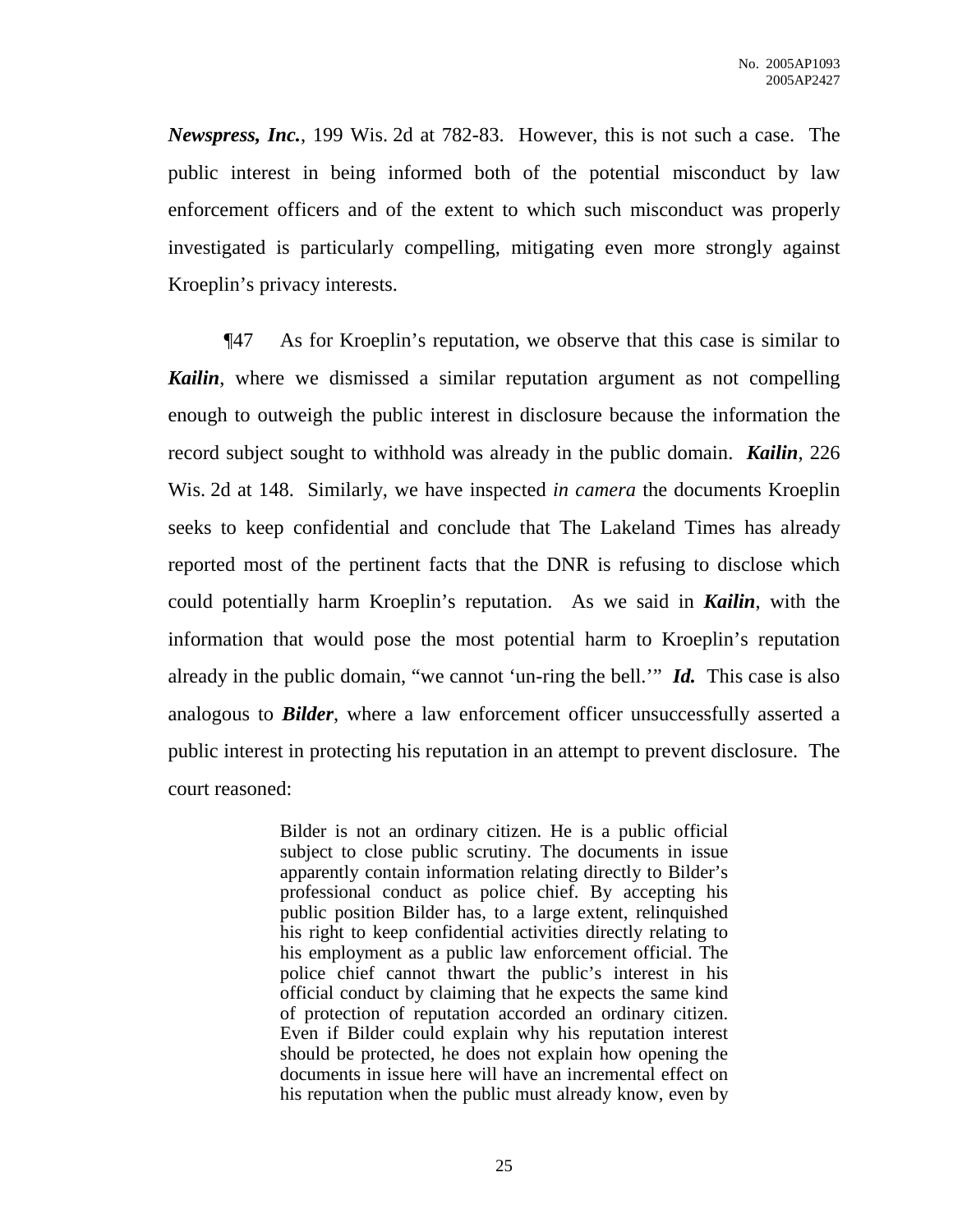virtue of proceedings he pursues in this court, that he has been suspended as police chief and that he has been charged with misconduct or questionable conduct.

*Bilder*, 112 Wis. 2d at 557-58 (citations omitted). Kroeplin has not established that his case is any more exceptional than Bilder's, justifying nondisclosure in the name of protecting his reputation.

¶48 Kroeplin attempts to distinguish his situation from that of a public employee in a high profile position, who, in his view of the law, "should have a much lower expectation of privacy regarding his or her employment records" than a "low-ranking" law enforcement officer. He also argues that the work rule violation at issue in this case is less compelling than the public's interest in the discharge of firearms by law enforcement officers, which was the subject of the open records request in *Arreola*. We are not persuaded.

¶49 Kroeplin ignores other cases involving "lower profile employees" such as school teachers disciplined based on allegations of improper sexual contact with students, *Linzmeyer*, 254 Wis. 2d 306, or non-law enforcement employees of a sheriff's department, *Local 2489*, 277 Wis. 2d 208. We also reject Kroeplin's argument that the facts here are less compelling than those in *Arreola*. The allegations in this case involve the possibility of criminal misconduct, and at a minimum, a violation of a significant work rule relating to the proper circumstances under which a law enforcement officer may request a license plate check. These allegations go to the heart of the trust the public places in law enforcement officers such as Kroeplin. The distinctions Kroeplin attempts to make do not persuade us that nondisclosure is appropriate.

¶50 The second argument Kroeplin makes is that the public's interest in the need to conduct thorough investigations by law enforcement officers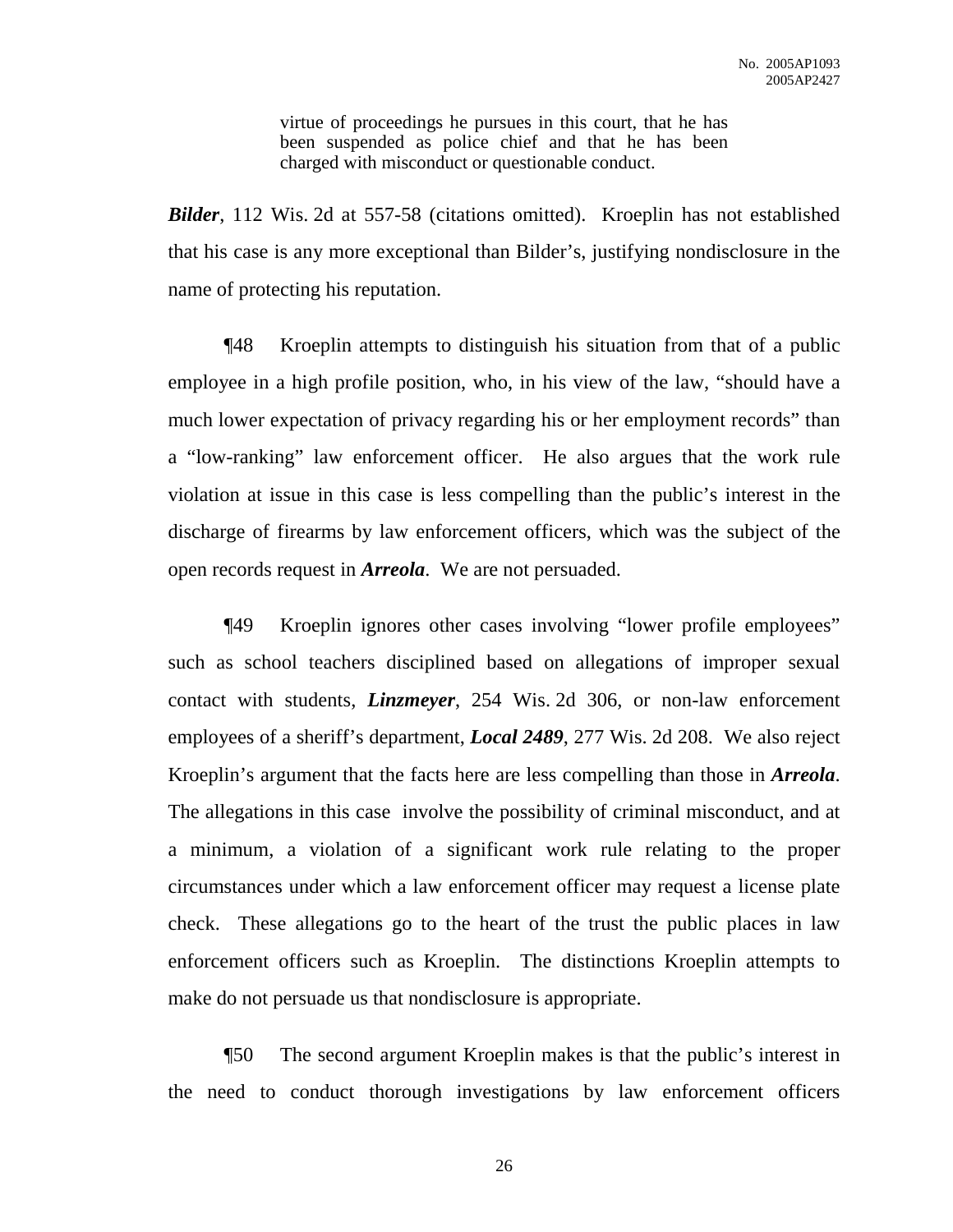outweighs the public's interest in disclosure. He asserts that investigators of public employee misconduct and individuals reviewing employee performance "would be less than candid if they feared that their appraisals might be available for public inspection." He argues that public employers would abdicate their duty to create full and complete records of investigations into employee misconduct. Kroeplin looks to *Arreola* and *Cohen* for support. This argument lacks merit.

¶51 Kroeplin fails to point to any evidence that disclosing records created in the course of investigating employee misconduct and of the subsequent disciplinary action taken would have or has the effect he predicts. In addition, it is unlikely that a supervisor intent on changing the behavior of a subordinate would be anything less than candid. It is a supervisor's job to ensure that his or her employer's interests are adequately protected and that the goals of that employer are reached. We are not persuaded that a conscientious and motivated supervisor would act in any way other than in the employer's best interest, even if that supervisor was aware that information gathered from investigating possible employee misconduct and regarding the disciplinary action taken would be subject to public disclosure.<sup>5</sup>

¶52 In sum, "[t]he public has a particularly strong interest in being informed about public officials who have been 'derelict in [their] duty.'"

<sup>5</sup> Kroeplin appears to include a third argument. He acknowledges that the public has a strong interest in accessing records relating to employee discipline where the employee is charged with a crime or with a serious work rule violation. However, he asserts, because he was not charged with a crime or because, at least in his view, the DNR did not accuse him of serious misconduct, the public's interest in the disclosure of his documents is slight. We reject this argument. We recognize that Kroeplin has not been charged with a crime, at least at the time this opinion was written. However, it is not up to Kroeplin to determine whether a particular work rule violation is serious. Here, we view it serious that Kroeplin was alleged to have violated an important work rule detailing the circumstances under which a law enforcement officer could obtain what is otherwise confidential information by requesting a license plate check.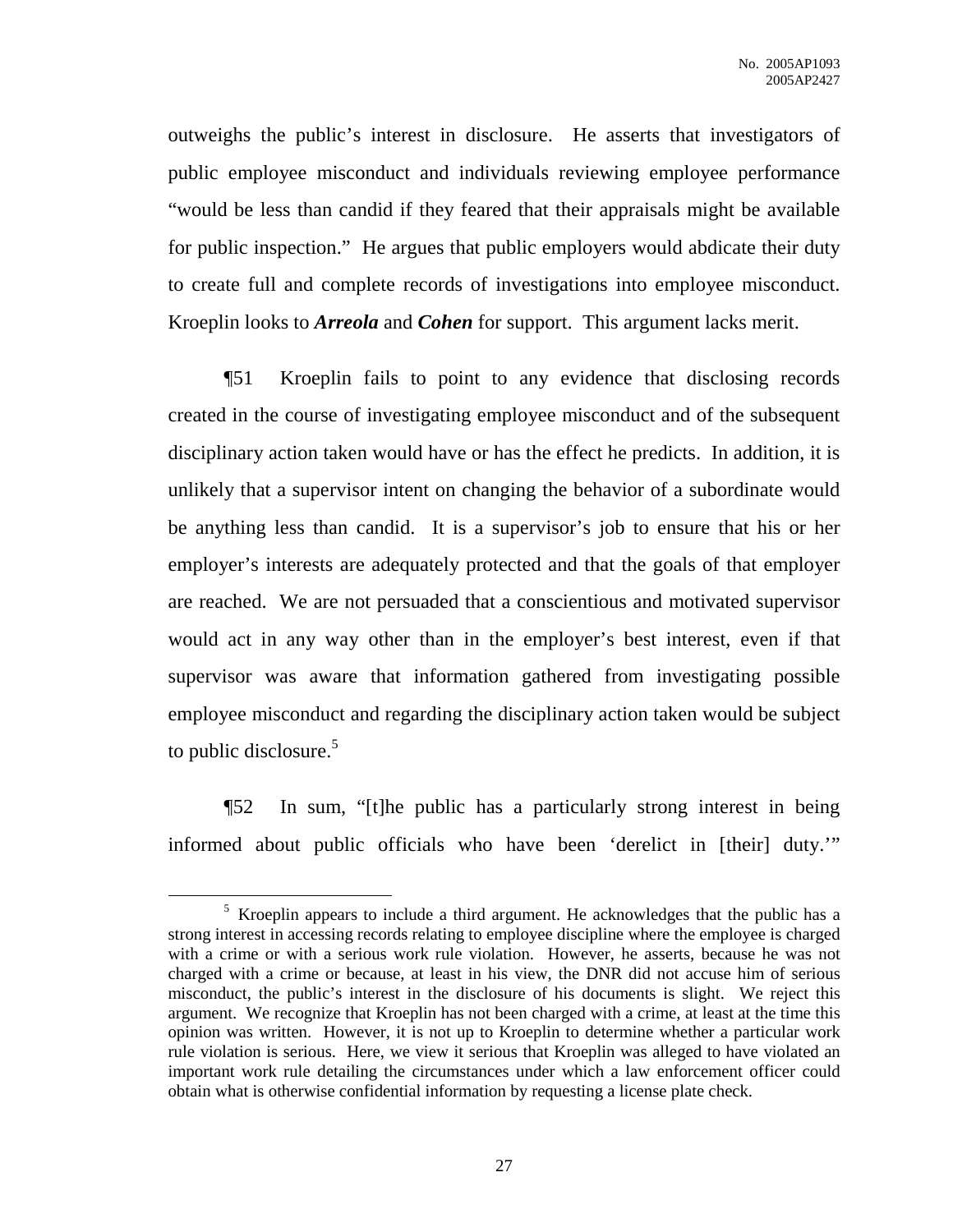*Wisconsin Newspress, Inc.*, 199 Wis. 2d at 786 (citations omitted). "The denial of public access generally is contrary to the public interest, and only in an exceptional case may access be denied." WIS. STAT. § 19.31. This is not such an exceptional case. The DNR and Kroeplin have failed to establish that under the particular facts of this case, the policy reasons for nondisclosure outweigh the strong presumption of openness and critical importance of public access to information regarding the investigation into possible misconduct by Kroeplin and of the disciplinary action taken as a result thereof. Not only is the public entitled to know about Kroeplin's actions, but, perhaps even more critically, there is a strong need for public oversight to ensure that the DNR's investigation was thoroughly conducted as well. Public access to records of completed investigations of misconduct by public officials and employees is critical in helping ensure that public employers, in this case the DNR, conduct thorough and meaningful investigations. Openness and disclosure are conducive to better accountability. If public employers know that the investigations they perform are subject to public review, common sense dictates that they will be more diligent in ensuring that charges of potential misconduct are thoroughly investigated, and that the appropriate discipline is imposed, than they would be if they were not so held accountable to the public.

### **CONCLUSION**

¶53 We conclude that there is no statutory or common law exception barring the disclosure of the records requested by The Lakeland Times. We also conclude, after applying the common law balancing test, that the public's strong interest in accessing these records is not outweighed in any way by any of the reasons offered by the DNR for preventing disclosure.